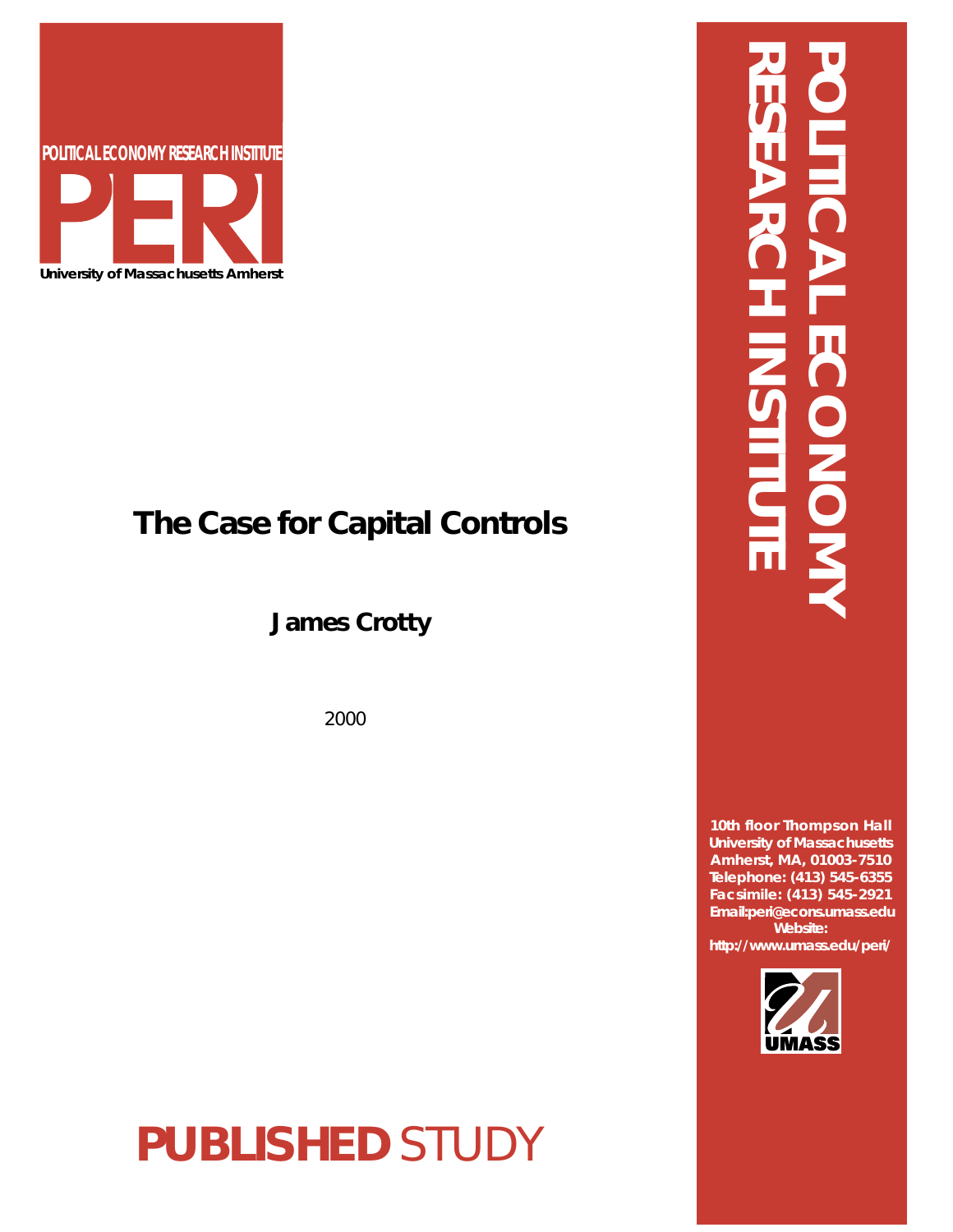**The Case for Capital Controls**

**James Crotty University of Massachusetts, Amherst July 2000**

**A revised version of this essay appears in Unconventional Wisdom, (Twentieth Century Fund Press: New York, 2000), edited by Jeff Madrick**

**James Crotty is Professor of Economics, Research Fellow in the Political Economy Research Institute, and member of the Center for Popular Economics at the University of Massachusetts, Amherst campus. He is grateful to the Ford Foundation and the Political Economy Research Institute at the University of Massachusetts for their research support.**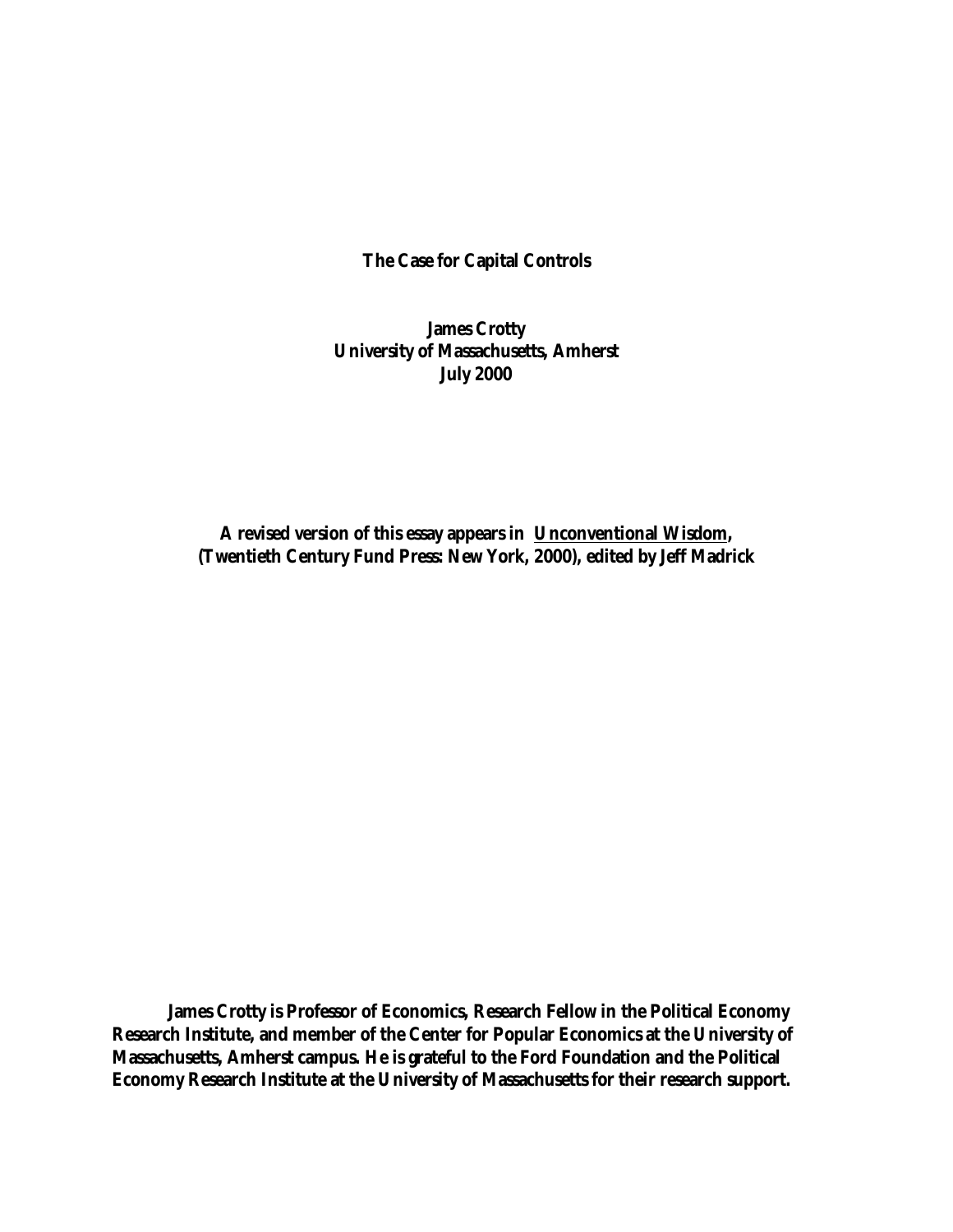#### **I. Introduction**

A central lesson drawn from the experience of the decades between the World Wars was that the economic and political fate of the world could not be safely entrusted to unregulated, free market national and global economic systems. History warned that this was a path to economic instability, global depression and political chaos. In the aftermath of World War II, national economies, even those in which markets played a powerful role, would be placed under the ultimate control of governments, while international economic relations would be consciously managed by the International Monetary Fund (IMF) and World Bank. Trade was expected to rise in importance, but it was thought at the time that the degree of global financial integration would remain modest, with cross border money flows under tight government control. The global prosperity that characterized the quarter century following the war -- the "Golden Age" of modern capitalism -- reinforced belief in the wisdom of social regulation of economic affairs.

The economic instability that erupted in the 1970s has led us back to the future. The troubles of that decade created a powerful movement, led by business and financial interests, to roll back the economic regulatory power of the state, replacing conscious societal control with the "invisible hand" of unregulated markets -- just as in the prewar period. Though governments still play a large role in most economies, they have ceded an enormous proportion of their economic power to global markets. The economic theory used to guide and justify this transformation is known as Neoliberalism. Neoliberal enthusiasts promised that this new *laissez-faire* era would dramatically improve economic performance in both developed and developing countries. Unfortunately, these promises have not been kept. In the Neoliberal era, global growth has slowed,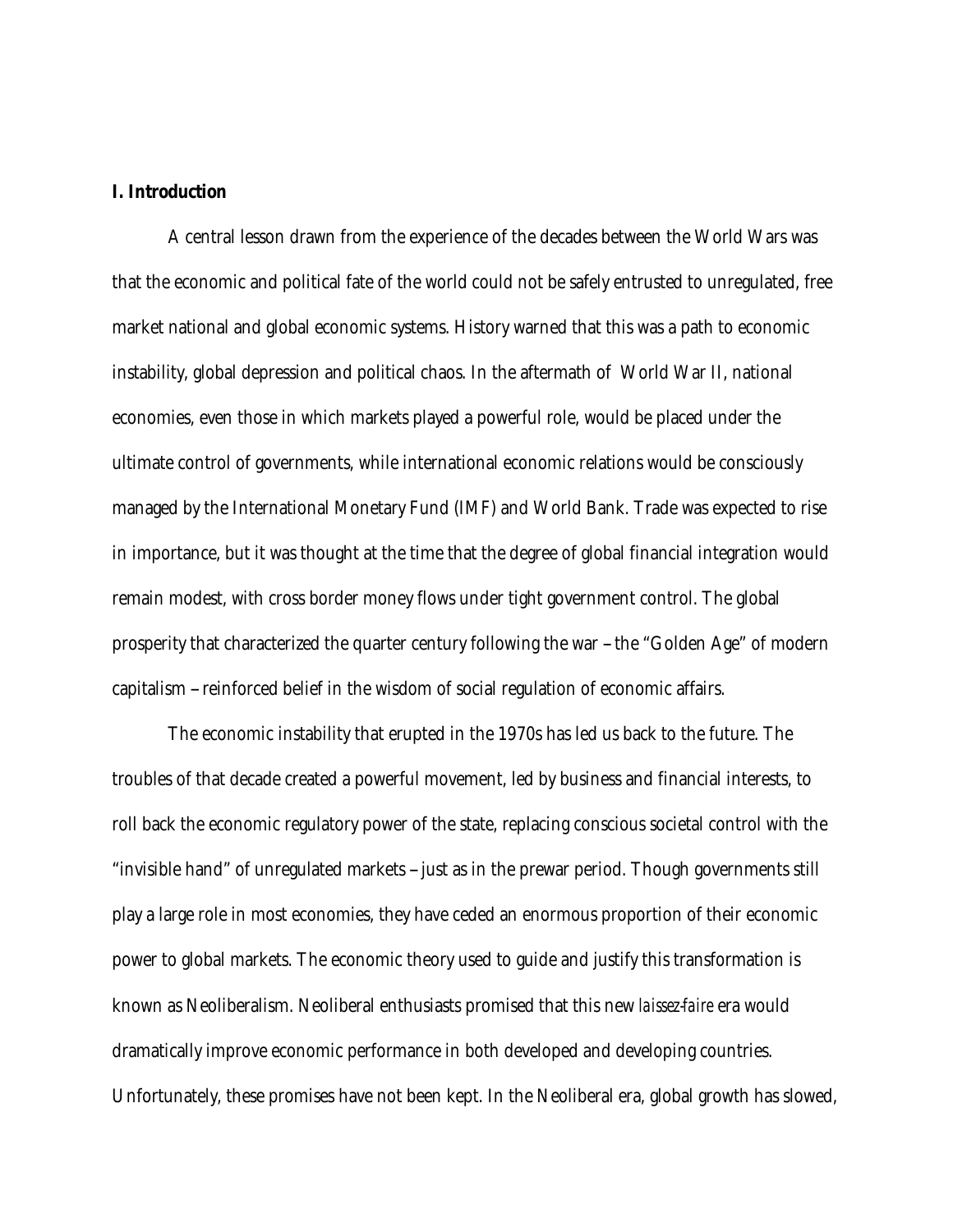unemployment has risen, financial crises are common, and inequality has increased almost everywhere. The recent Asian crisis is just the latest signal that the basic structures of the new global marketplace are dangerous to the economic interests of the majority of the world's people.

What can be done to improve global economic performance? We focus on three related problems of the current era. First, excessive financial market liberalization has created serious speculative boom-bust cycles damaging to economic growth. The financial collapse that originated in Thailand in 1997, spread to most of the nations of the Pacific region, and moved on to ensnare Russia and Brazil, is but one example of the dangers of today's liberalized capital markets. Second, the weakening of state regulation of cross border capital mobility in recent decades, and the subsequent leap in the magnitude and speed of capital movement across national boundaries, have caused governments around the world to shy away from expansionary budget and interest rates policies because they displease global investors. Governments that reduce interest rates or use budget deficits to stimulate growth and lower unemployment are often punished by capital flight, which raises interest rates and can trigger exchange rate crises. Third, the ongoing liberalization movement has substantially reduced the economic power of developing country governments. Since all the development success stories of the Post World War II era occurred in countries where the government exercised substantial influence over economic activity, it is not surprising that average growth rates in Latin America, Africa, and, recently, much of Asia have sharply declined.

We argue that the reimposition of government control over cross border capital movements by both developed and developing economies, though certainly not a panacea for the troubles of the era, can help in the resolution of all three of these problems. But first, we discuss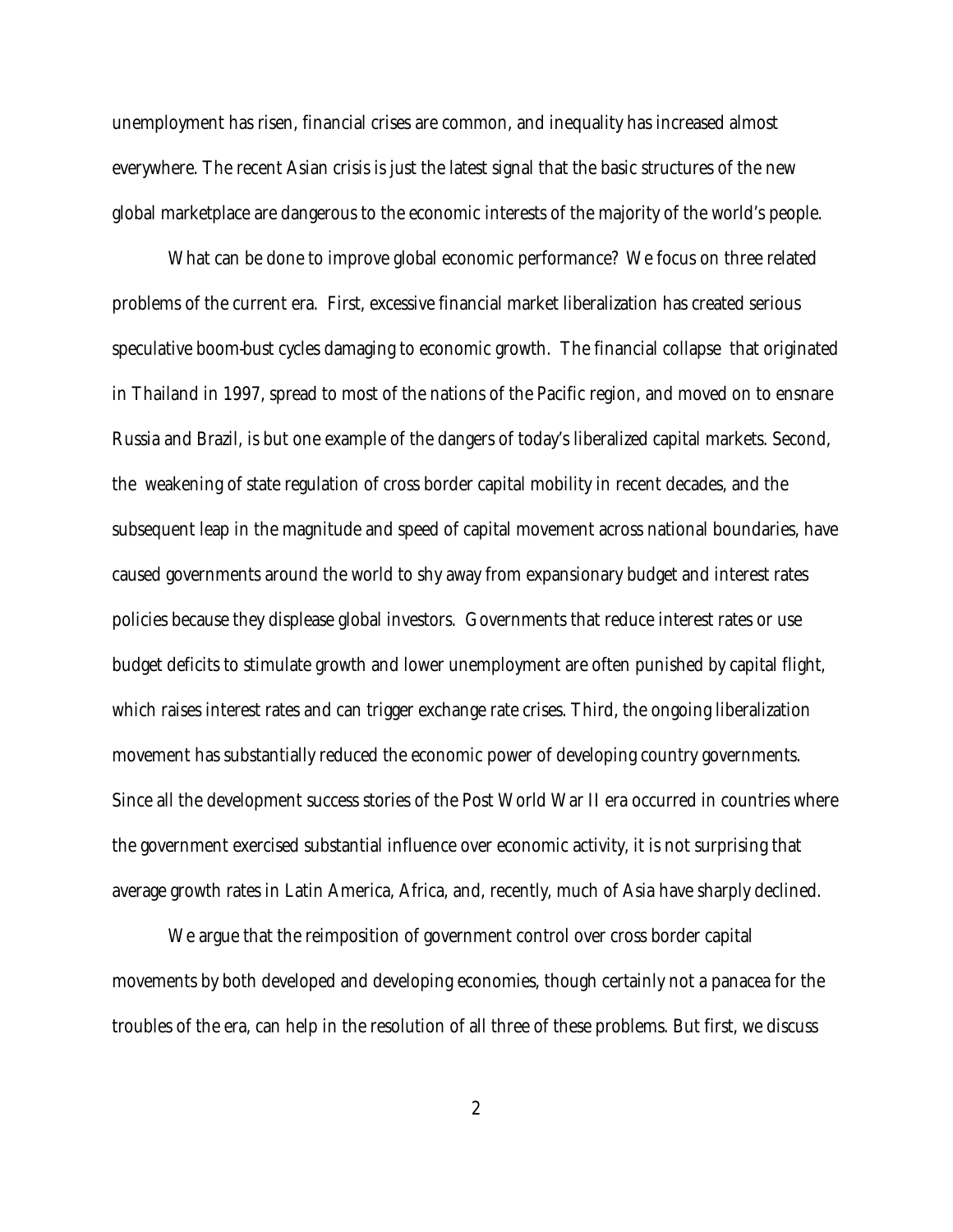the evolution of global liberalization and document the deterioration of global economic performance in the past two decades.

#### **II. From the Golden Age to the Neoliberal Era**

As Western nations faced the transition from war to peace in the late 1940s, powerful political forces developed in support of a "Great Transformation" from control of economic life through the blind forces of free markets to social or state responsibility for economic performance. In the West, returning soldiers and an invigorated labor movement demanded that governments guarantee full employment and rising wages. Even business became a reluctant supporter of the new economic transformation because it feared the political and social consequences that would follow if a return to the prewar system led once again to depression. Meanwhile, experience with running war-time planned economies and new developments in the theory of government economic policy associated with the Keynesian "revolution" provided the guidelines government officials required to create and operate a state regulated peacetime economic system. A general political consensus thus developed committing Western governments to the promotion high employment and strong growth, and the use of tax and spending policy to contain inequality and poverty and provide essential social services to all citizens, no matter what their income.

Government power to regulate national economic activity depended crucially on the modest extent of global economic integration and on control of cross border economic activity. Cross border mobility gives industrial and financial capital the power to frustrate government policy. When money is free to flee the country in search of higher returns if the government tries to lower interest rates in pursuit of growth, low interest rates may be impossible to sustain. If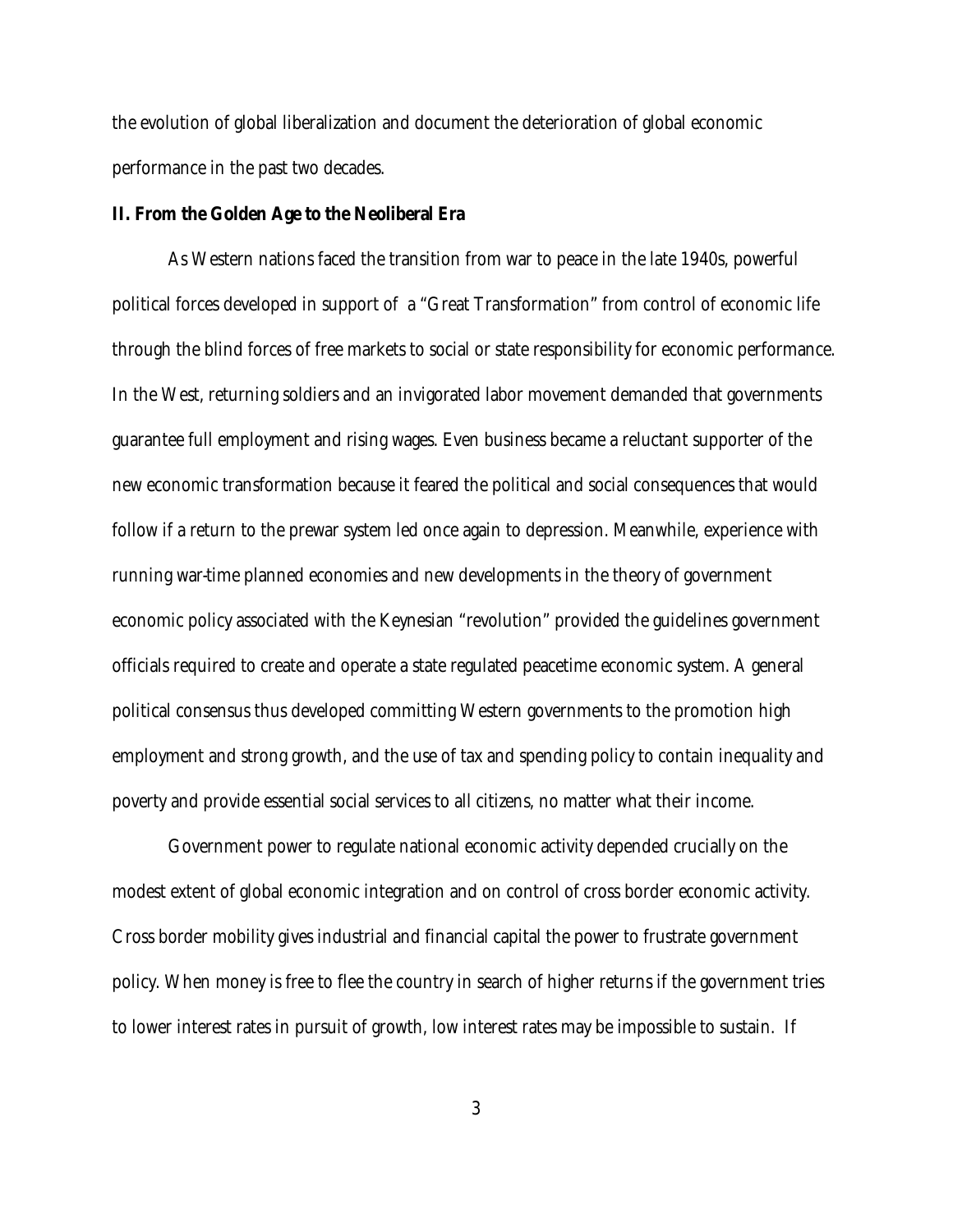inflation picks up even moderately at full employment, capital fight can boost interest rates, triggering a recession.

For much of the Golden Age, however, governments did not have to confront this problem. Outside the US, all governments tightly regulated the movement of money across their borders. This allowed them to keep average interest rates low, which helped sustain strong growth in investment and income. Moreover, trade was a relatively small percent of GDP and was subject to government control; even the largest corporations produced and sold almost all their goods at home. When governments used tax cuts and higher spending in pursuit of growth, their efforts were not undercut by an excessive rise in imports.

Limited global economic integration and government control of cross border economic transactions also gave governments an important degree of political autonomy from the business sector. $^{\rm 1}$  $^{\rm 1}$  $^{\rm 1}$  By eliminating the run-away option available to financial and industrial capital, regulation of capital flows and trade in the Golden Age gave governments the ability to choose, and the power to achieve, policy objectives that did not have enthusiastic business support.

The Bretton Woods international financial system, created by the US in concert with Britain at War's end, was designed to reinforce the ability of governments to regulate their national economies in pursuit of growth and full employment. The top negotiators for the US and Britain --Harry Dexter White and John Maynard Keynes, respectively - supported the expansion of trade. But they believed that the growth of trade could not be sustained in the long run if money was allowed to freely cross national borders, creating unstable exchange rates in the process. As national economies became more trade dependent, exchange rate volatility would create ever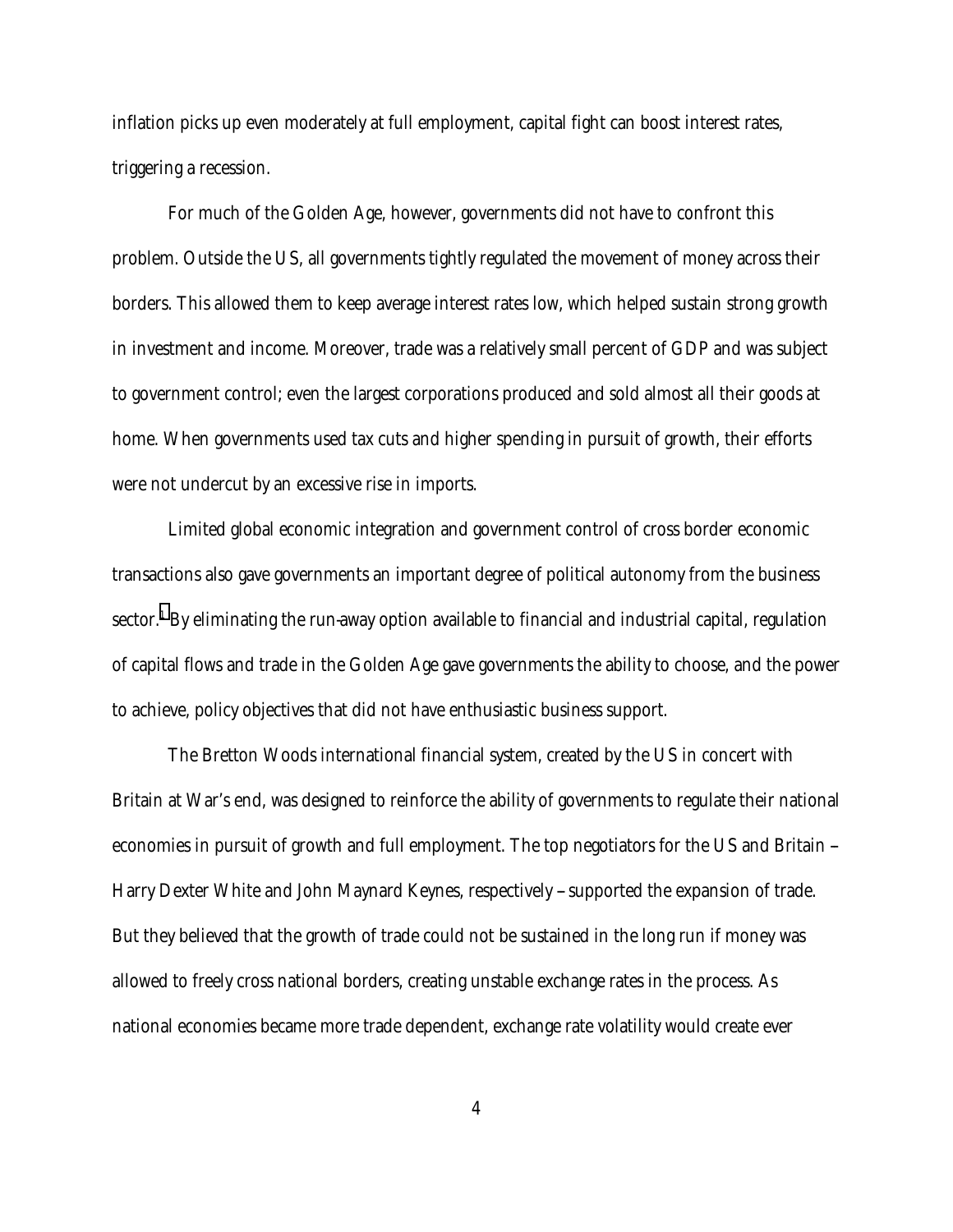increasing real sector instability. To prevent this, the Bretton Woods system was based on fixed exchange rates, which can only be maintained if governments limit cross border money flows. Moreover, Keynes and White knew that governments would not be able to achieve sustained full employment if financial capital was free to cross borders in search of higher interest rates or lower inflation. To make the maintenance of both full employment and exchange rate stability possible, the Bretton Woods Agreement authorized governments to regulate all cross border financial transactions other than those needed to finance trade. "I share the view," Keynes wrote in the early 1940s, "that central control of capital movements, both outward and inward, should be a permanent feature of the post-war system."[2](#page-29-0)

The general trend in the developing world was also toward state-led development, based on industrial policy (through which the state directs resources toward sectors of the economy seen as crucial to the development process), manipulation of interest rates, taxes and government spending in pursuit of high growth, and government regulation of trade and cross border flows of real and financial capital. This was obviously the case in Asia, where the spectacularly successful "East Asian Model" relied heavily on state economic intervention, but it was true as well of much of Latin America. Some of these governments were authoritarian, some were corrupt, and some did a poor job of economic management; state power to regulate economic affairs is clearly no guarantee of successful economic performance. However, on average, good growth rates were widely achieved. In the words of Harvard economist Dani Rodrick:

The postwar period up until 1973 was the golden age for economic growth. Scores of developing countries experienced rates of economic expansion that were virtually unprecedented in the history of the world economy.<sup>3</sup>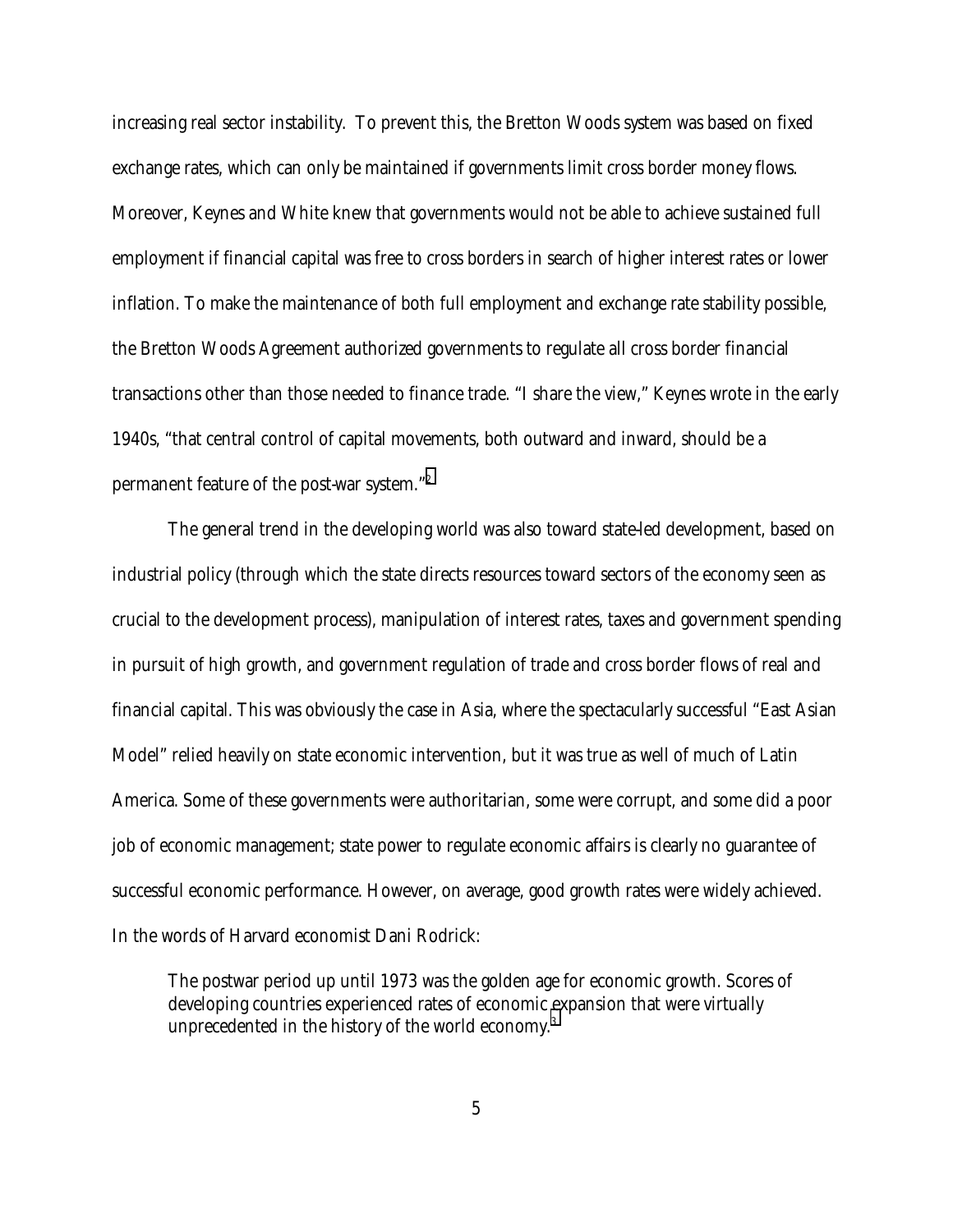In the late 1960s, rising inter-nation competition, moderate inflation, international payments imbalances and declining profitability began to weaken Golden Age institutions and policies. The breakdown of the Bretton Woods fixed exchange rate system and the burst of inflation triggered by the first OPEC oil price tripling in the early 1970s caused further damage. The second OPEC price hike in 1979-80 accelerated inflation yet again, creating exchange rate instability and financial market chaos.

The 1970s proved to be a disastrous decade for US business and financial interests, leading them to demand a drastic change in economic arrangements. In response, the US under President Reagan and Federal Reserve Chairman Volcker, and the United Kingdom under Prime Minister Thatcher, launched a second Great Transformation -- from the state managed Golden Age institutions toward a market controlled system often referred to as the global Neoliberalism. Other advanced industrial nations followed the lead of the US and UK, though not as quickly and decisively[.4](#page-29-0) Nations were pressed to deregulate, liberalize and privatize, and shrink the social safety net. Government policy shifted focus from promoting growth and employment to minimizing inflation. Governments also began to give up control over not just trade, but direct foreign investment and cross-border financial flows as well. Global markets thus became increasing integrated.

These policies were, to a considerable extent, imposed on the developing nations of the world by external agents -- the US and other G7 nations, the IMF and World Bank, and multinational corporations and banks -- though domestic businessmen were often allies in this project. The Third World debt crisis of the early-mid 1980s gave these agents considerable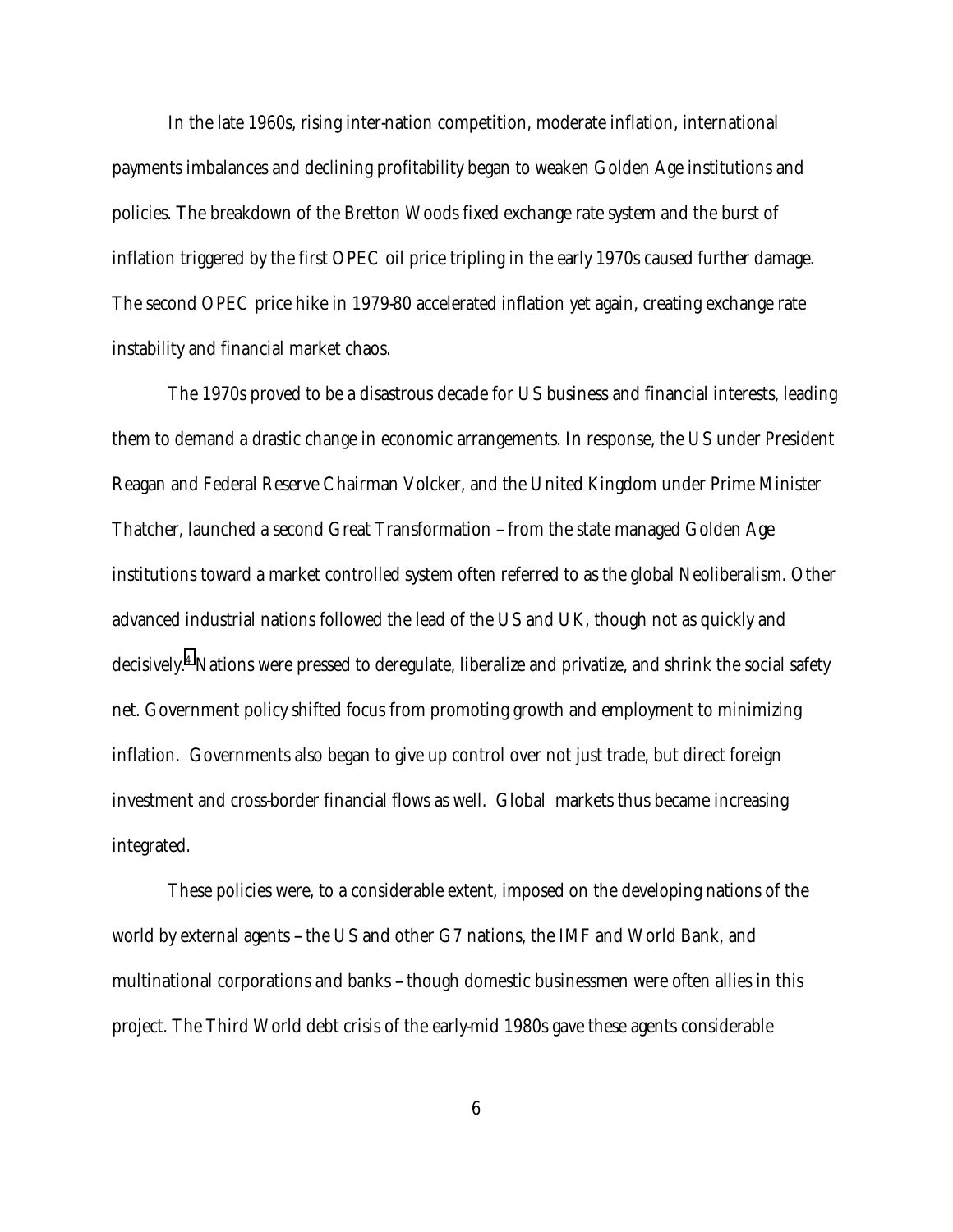leverage. Given the large foreign debt buildup that took place in the developing world in the 1970s, the high interest rates and rising oil import bills of the early 1980s, along with the collapse of export markets brought on by the global recession of the period, pushed many developing nations to the verge of default.

The response of the "first world" was to impose a policy package on the debtor nations that came to be known as the "Washington Consensus." In return for loans, indebted countries had to implement recession-inducing interest rate and budget policies which generated trade surpluses by slashing imports, but created rising unemployment and falling wages as well. Debtor nations were also pressured to minimize their regulation of trade and capital flows. These changes eliminated key policy tools that developing country governments had used to guide their national economies in the Golden Age. By the end of the 1980s, the only important area of resistance to Neoliberal institutions and policies was East and Southeast Asia.

#### **III. Neoliberalism: Promise and Performance**

Proponents of liberalization argued that once the distortions created by government interference were removed from global markets and the benefits of the new information based technical revolution were free to flow everywhere, high growth, accelerated productivity gains, and declining unemployment would follow. Financial liberalization would lead to lower interest rates and higher global investment. Unconstrained by capital controls, credit and technology would move from the capital and knowledge rich advanced nations to the opportunity rich poorer ones. Free-market enthusiasts argued not only that maintenance of the status quo could only bring continued instability, but also that market liberalization was the *only* economically and politically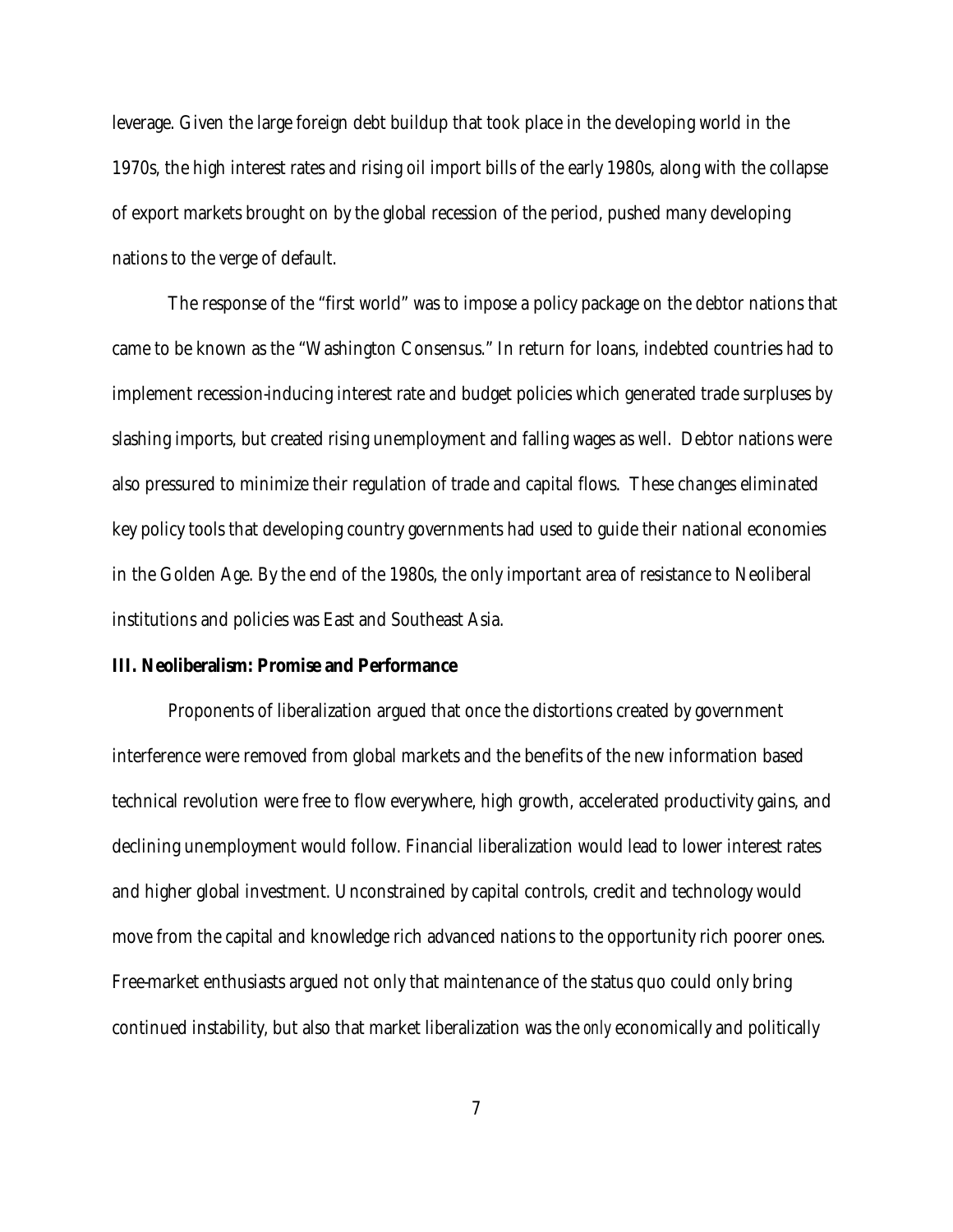alternative to current economic structures and practices. This proposition came to be known by the acronym TINA -- There Is No Alternative to Neoliberalism.

Opponents of Neoliberalism argued that unregulated market systems, like the US in the prewar years, suffer from cyclical instability, the maldistribution of income and wealth, and, on occasion, depression. Unregulated global financial markets are especially unstable, generating irregular patterns of bubbles, panics and crashes. Globalization, financial liberalization, the roll back of the welfare state, and the rejection of activist government policy to regulate growth were therefore seen as a recipe for sluggish and unstable economic growth, rising inequality and perhaps, at some point, another global depression. They agreed that the status quo was unviable, but insisted that any program of institutional and policy reform would have to contain an effective regulatory role for the state in order to be successful.

The market liberalization revolution is now more than two decades old. On the basis of economic performance to date, it is hard to make a convincing case that Neoliberal policies have generated the results their supporters predicted for them.

Liberalization has proceeded at an impressive pace in recent decades. For example, financial capital has become extraordinarily mobile. In 1977, in the midst of petrodollar recycling, about \$18 billion of currency trades took place daily; in 1983 the figure was \$83 billion. In 1989, it was \$590 billion. By 1998, \$1.5 trillion moved across borders every day. Not surprisingly, such hyperactive capital flows have been accompanied by frequent bouts of domestic and international financial instability as well as increased volatility of exchange rates. John Eatwell reported that on average, "the monthly volatility of G7 exchange rates has tripled, with far larger increases in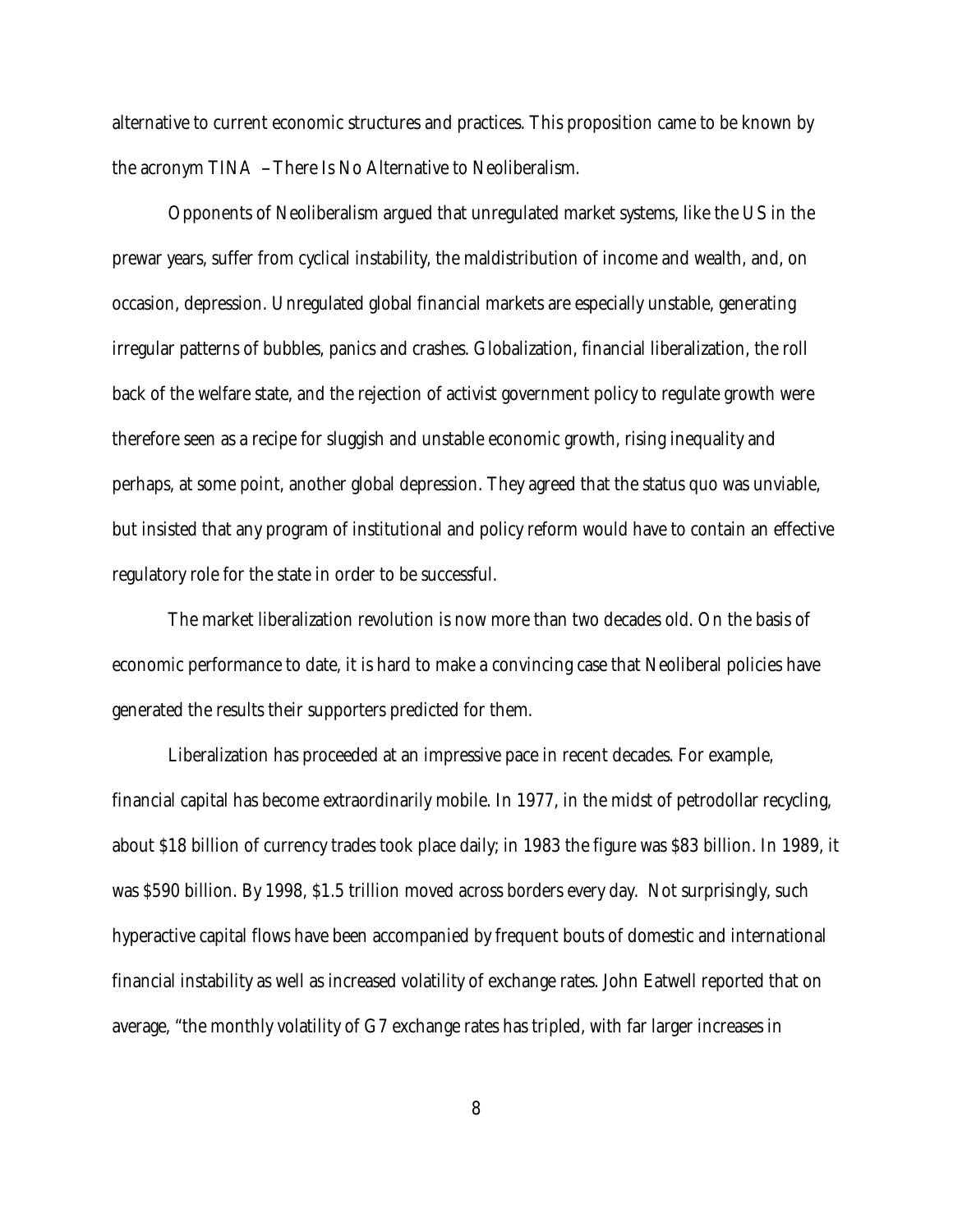volatility being experienced by [developing] countries.["5](#page-29-0)

But has such freedom of capital flows brought lower real (or inflation adjusted) interest rates as promised? On the contrary, the current era has seen the highest real interest rates of modern times. For the G7 nations, real long term interest rates averaged about 2.6% from 1959- 70, 0.4% from 1971-82, but jumped to 4.9% in the 1983-94 period.<sup>6</sup> High interest rates are one reason why inequality has risen in recent decades; ever larger shares of national income are being transferred from workers and other income claimants to owners of financial assets, who are the richest group in society. With interest rates and exchange volatility risk so high, it is not surprising that most studies report a slowdown in capital investment.

Most important, economic growth has slowed significantly. The most widely cited data on global growth rates was compiled in 1995 by Angus Maddison for the Organization for Economic Cooperation. He reports that while annual real GDP growth in the world economy averaged 4.9% in the Golden Age years from 1950 to 1973, it slowed to 3.0% in 1973-92. Western European growth rates fell from 4.7% in the early period to 2.2% in the latter. Latin America's growth averaged 5.3% from 1950-73, but only 2.8% from 1973-92. Africa grew at a 4.4% pace in the first period, but at a 2.8% rate in the second one. Asia, the last bastion of state led development, was also the only major area not to experience a significant post Golden Age slowdown, maintaining growth between 5% and 6% for the entire era.<sup>7</sup>

We get the same results if we focus on the 1990s. World GDP growth averaged but 2.2% from 1990-98, the slowest growth of the post war era. Developed nations had an average GDP growth rate of only 2.1% from 1991-9[8](#page-29-0). $^8$  Latin America growth averaged 3.2% from 1990-97,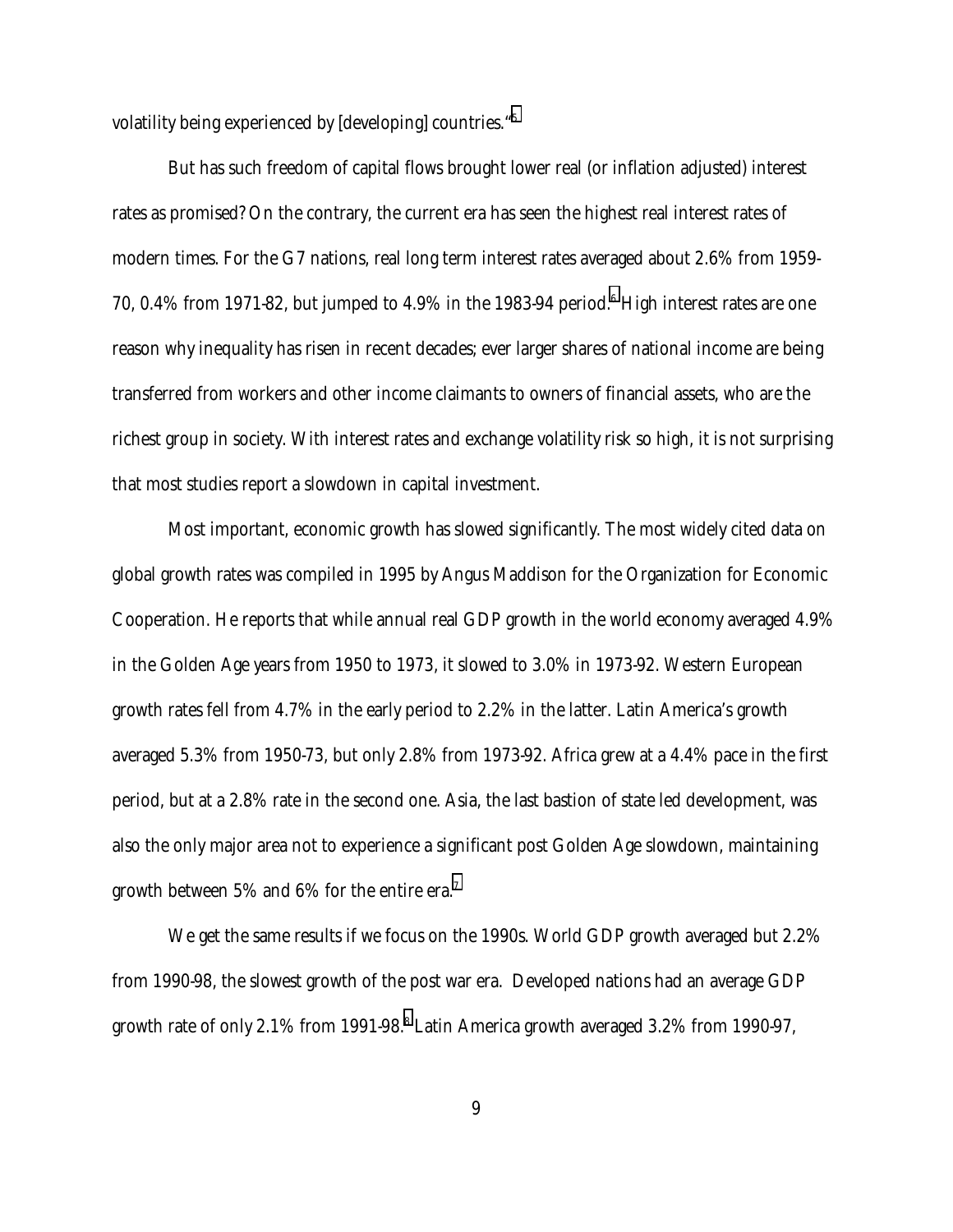better than in the "lost decade" of the 1980s, but much lower than in the Golden Age. Desperate Africa showed GDP growth of only 1% a year from 1990-97. By way of contrast, the state led economies of Asia grew by 6.5% from 1990-96, prior to the outbreak of financial crisis in that region.<sup>[9](#page-29-0)</sup> Other crucial performance indicators, such as average unemployment and productivity growth rates, show the same pattern.

It has been argued that at least the US, as the master of the new information technologies and the pioneer of corporate restructuring, has prospered in the current era. But the concept of US exceptionalism is not supported by the data. US GDP growth averaged 4.2% a year from 1959- 73, but only 2.6% in the Neoliberal years from 1980-98. From 1990-98, growth was only 2.5% per year. Annual growth in labor productivity fell from 3.2% from 1959-73, to under 1.3% from 1980- 98; it was 1.4% in the nineties. And the average US unemployment rate, which was 4.8% from 1950-1973, rose to 6.6% in 1980-98[.10 T](#page-29-0)he US has also run the largest trade deficits in the world in the past twenty years. It is true that some aspects of US performance has improved in the past three years (though the current account deficit will likely hit \$300 billion for 1999), but whether this is the start of a marvelous "new era" or just a typical end of business cycle performance remains to be seen. [revisions from Dymski-Isenberg, 17-18?]

If we look below national economic performance and examine the situation confronting ordinary American workers and their families, things look even worse. Following an era of impressive growth from the War's end through 1973, the median real wage of all full time workers fell by 5.5% between 1979 and 1997, while the male median wage declined by 15% in the same period. The drop in male wages affected all but the highest paid workers. The real wage of male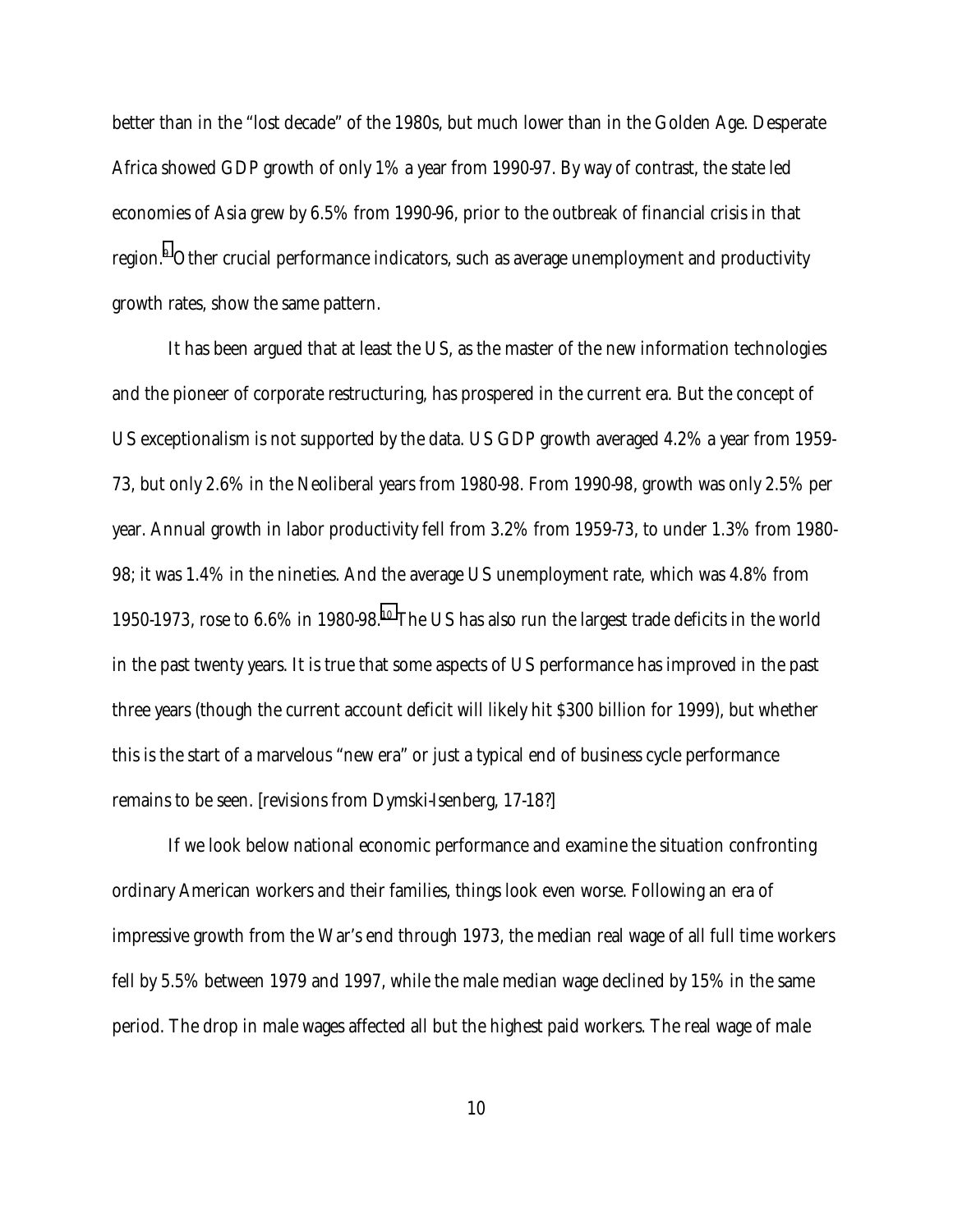college graduates was lower in 1997 than in 1973. Median real family income rose by 2.9% a year from 1947-73, but by just 0.2% per year from 1979-97.<sup>11</sup> Even that small gain was achieved only by a substantial increase in hours worked per family each year. In addition, both wage and family income inequality rose substantially, and the poverty rate rose moderately over the past two decades.

In 1997 the United Nations Conference on Trade and Development evaluated global

economic performance in the Neoliberal era. Their report drew the following conclusions.

- Taken as a whole, the world economy is growing too slowly to generate sufficient employment with adequate pay or to alleviate poverty;
- This has accentuated longstanding tendencies for divergence between developed and developing companies;
- Finance has gained the upper hand over industry, and rentiers over [business] investors;
- Capital has gained in comparison with labour, and profit shares have risen in developed and developing countries alike;
- Growing wage inequality between skilled and unskilled labour is becoming a global problem;
- The hollowing out of the middle class has become a prominent feature of income distribution in many countries;
- There is almost everywhere increased job and income insecurity. $12$

It is often asserted that while subgroups like the unskilled and uneducated have suffered,

liberalization has been good on average, for most people, and for most countries. But the available

evidence is inconsistent with this proposition. Economic performance has deteriorated -- on

average and for majorities -- virtually everywhere but in pre-crisis Asia.

# **IV. What is to be Done? The Contribution of Capital Controls to the Restoration of Global**

# **Prosperity**[13](#page-29-0)

The evidence presented in the previous section indicates that there are many serious

economic problems in today's global economy. Here we focus on but one key question: what can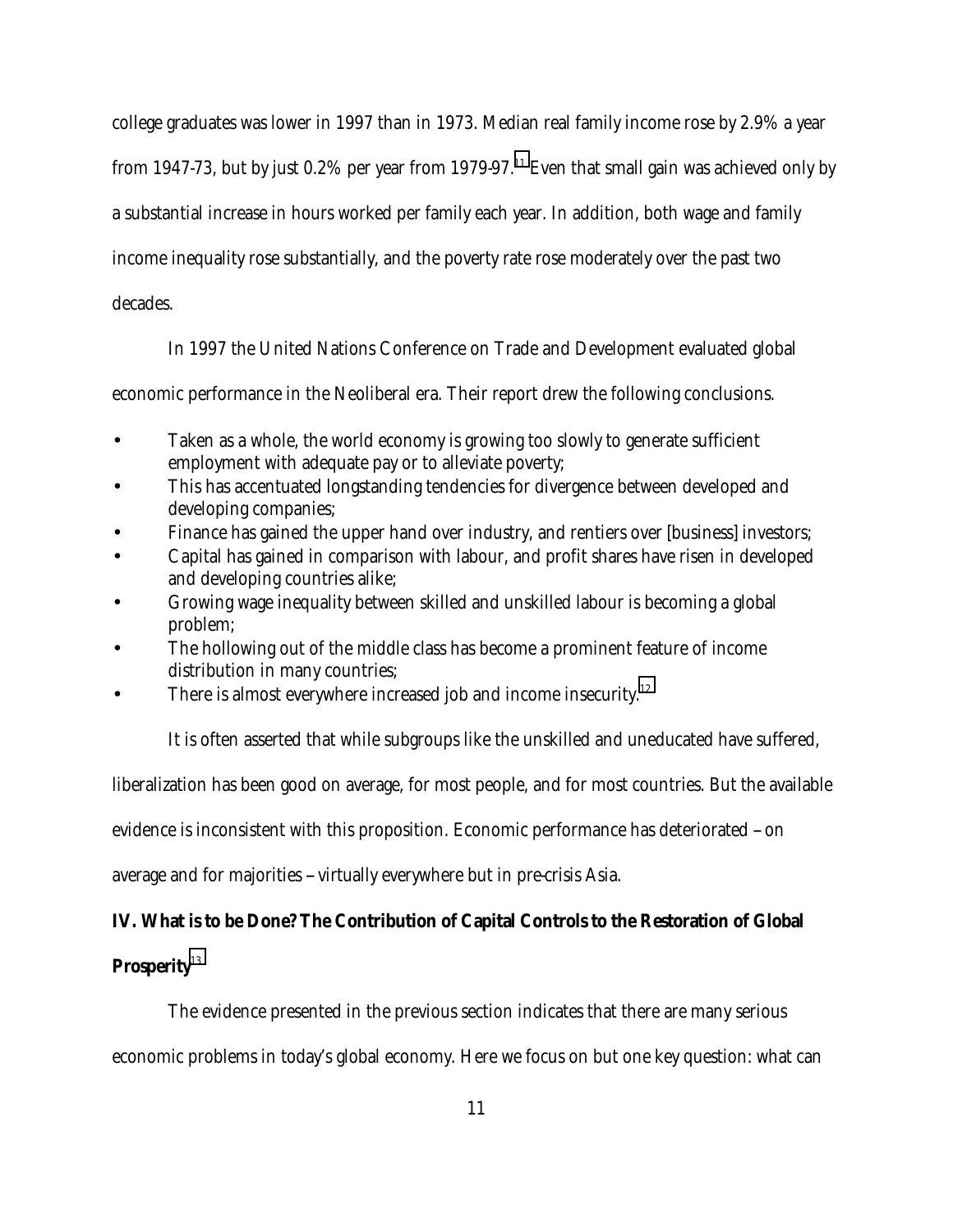be done to reverse the global growth slowdown?

Widespread liberalization of domestic financial markets and cross border capital flows has slowed developing country growth in two important ways.<sup>14</sup> First, liberalization has created serious, recurrent speculative boom-bust financial cycles that have constrained average growth rates.

Second, by weakening or eliminating capital controls and state regulation of credit allocation, financial liberalization has made it difficult to adopt and impossible to maintain the state guided development models that were in large part responsible for the high Third World growth rates experienced in the Golden Age and the decades-long East Asian "miracle." The most effective of these models relied on capital controls to help stabilize financial markets and limit speculation, facilitate government control of interest rates, reinforce state control over the allocation of credit flows (an important tool of industrial policy), and prevent the disruption of sustained economic expansion by capital flight.<sup>[15](#page-29-0)</sup>

Turning first to the issue of financial instability, it is clear that financial liberalization has dramatically increased turbulence in global financial markets. "Financial crises seem now to happen with almost monotonous regularity," The Economist recently observed.<sup>16</sup> Moreover, every serious developing country financial crisis of the past two decades was preceded by financial liberalization. A recent United Nations report states that "financial deregulation and capital account liberalization appear to be the best predictors of crisis in developing countries."<sup>17</sup>

It is now widely acknowledged that liberalization of domestic financial markets and cross border capital flows was a key cause of the recent Asian crisis.<sup>18</sup> According to Joseph Stiglitz, the World Bank's chief economist, "it is unlikely that the [Asian] crisis could have occurred without the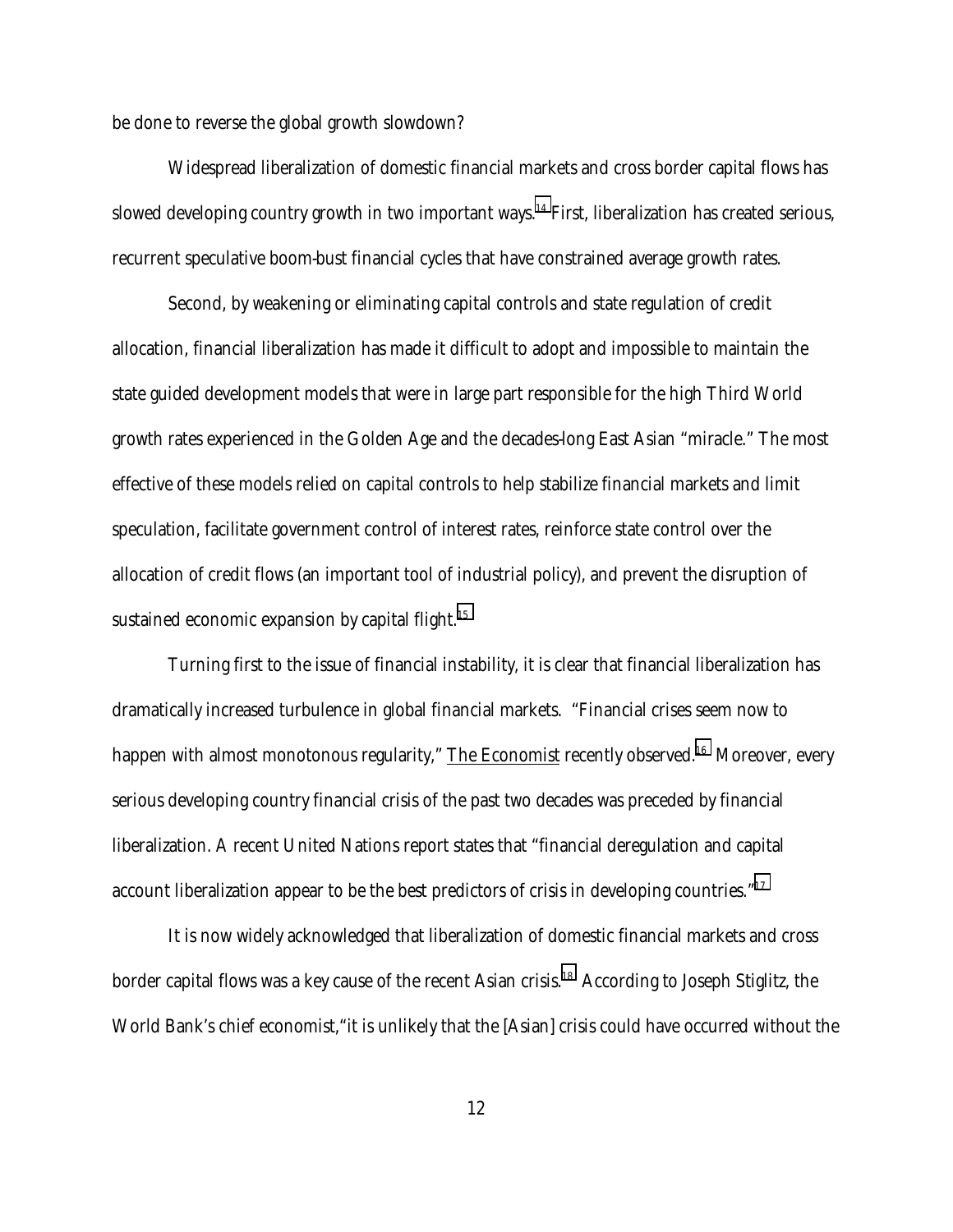*liberalization of capital accounts."[19](#page-29-0)* Problems began with the acceleration of financial liberalization in the 1990s. Foreign investors were anxious to take advantage of the opportunity to profit from the "miracle" economies of Asia that such liberalization offered. When Asian markets opened to them, they poured money in. In 1996 alone, there was a net inflow of \$93 billion in private foreign capital into the five countries most affected by the crisis. Most of the capital was short term, and most of the short term capital was bank loans, not portfolio investment. Korea alone doubled its foreign debt from \$60 billion in 1994 to \$120 billion in 1996; two thirds of this debt was short term.

Much of the foreign money was used, either directly or via intermediation through local financial institutions, to help fuel speculative investment booms. Between 1986-90 and 1991-95, investment as a percentage of GDP rose from less than 32% to almost 38% in Korea, from 23% to 39% in Malaysia, and from 33% to over 41% in Thailand.<sup>20</sup> In Thailand, residential and commercial real estate were the primary targets of speculation, though stocks were also important. Loans from domestic and foreign financial institutions to Thai property developers almost tripled between 1993 and mid 1996, eventually creating a rising excess supply of housing and office space that triggered a price collapse in 1996. Foreign capital inflows also helped push Thai stock prices up by 150% between 1991 and 1994, then helped sustain them at an inflated level until the market burst in 1996. In Korea, short term foreign capital flowed primarily into capacity expansion in basic industry. The problem here was that much of this capital was invested in industries, such as autos and semiconductors, in which Korea already produced far more than it could consume domestically -- two thirds of auto production was targeted for export -- and export prospects were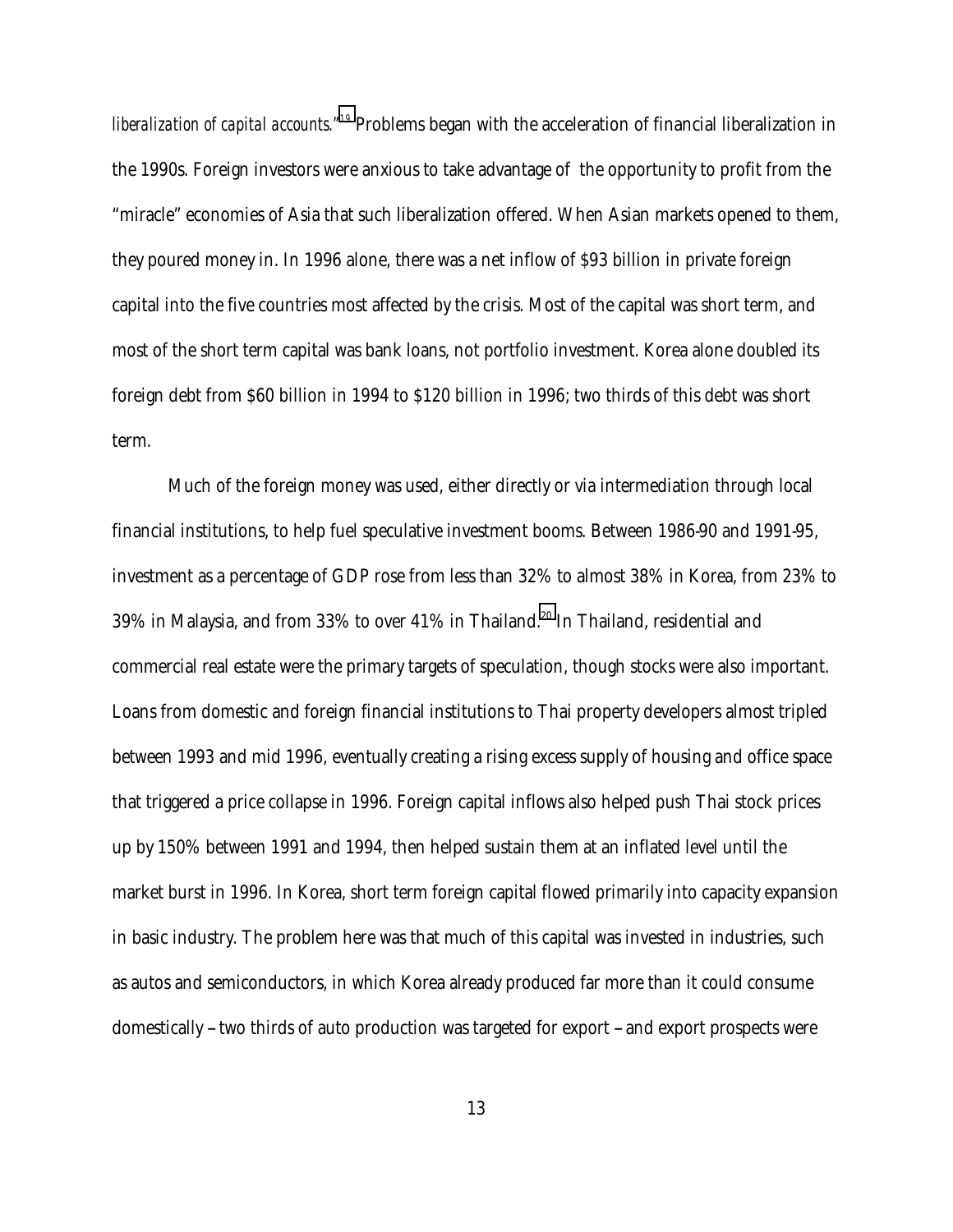poor because of large global excess capacity. For example, over-supply drove the price of semiconductors, Korea's major export earner, down by almost  $80\%$  in 1996.<sup>21</sup>

We should not be surprised that a good deal of the capital flowing into Asia turned out to be invested imprudently. At any point in time, there is a limit to the number of investment projects, private and public, that offer an attractive rate of return. Domestic saving in East Asia, at 30 to 40 percent of GDP, was large enough to finance almost all profitable projects. There may have been unusually large public infrastructural projects and key foreign technologies that require foreign financing (which should have been done on a long term basis), but with this important exception, the additional Asian investment projects funded with foreign money were likely to be only marginally profitable. As Furman and Stiglitz noted:

In the case of East Asia, where the saving rate was very high, the benefit to the extra capital accumulation that followed liberalization may have been relatively low.<sup>22</sup>

In sum, local firms and banks had used short term foreign loans to finance long term, risky, domestic investment. This meant that any number of not unlikely events could trigger a repayment crisis -- a rise in foreign or domestic interest rates, a fall in the exchange rate (which would make repayment through domestic earnings harder), a rise in the exchange rate (which would lower the export earnings of domestic firms), an increase in the trade deficit, the end of an asset bubble, or a fall in domestic profit rates. Over-reliance on short term *domestic* loans to finance long term investment is unwise; over-reliance on short term *foreign* loans to do so is grossly irresponsible.

By 1996 it was becoming clear to informed observers that the speculative real estate and stock markets booms in Thailand were ending, as all such booms must. Domestic and foreign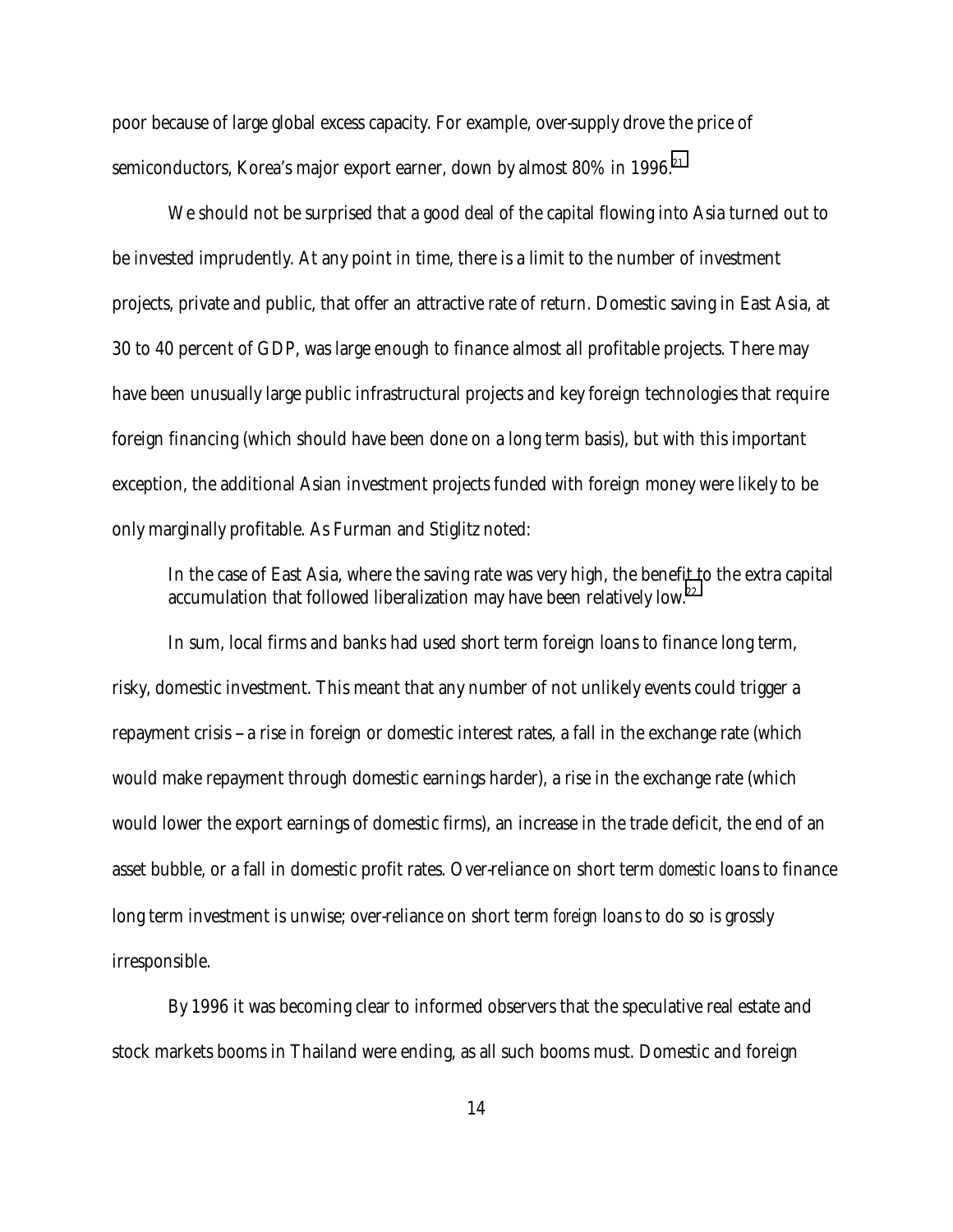investors began to shift money out of the country, which caused a collapse of domestic asset prices, and put downward pressure on the bhat. The government had maintained a fixed bhat\dollar exchange rate for many years to attract foreign investors by eliminating fear of exchange rate loss. They continued to defend the bhat in 1997, but the rising swell of money leaving the country forced them to let it float in July. It proceeded to sink like a stone. Panic eventually spread to other markets in the area. The huge capital inflow of 1996 was followed by a net capital outflow of \$12 billion in 1997. This one year turn around of \$105 billion was about 11% of the pre-crisis GDP of the five affected countries.

No financial system in the world, no matter how modern or well regulated, could have withstood such drastic capital flow volatility without experiencing economic trauma. In the US, for example, a proportionate year to year capital flow swing would be almost one trillion dollars, enough to create financial chaos. Foreign banks pulled \$36 billion out of the area in 1997. Since their loans had financed long term investments, repayment of principal out of profits was not possible, while the forced sale of assets purchased with the loans only worsened the collapse in their prices. Naturally, Asian currencies plunged, interest rates spiked, domestic banks either became insolvent or stopped making loans out of fear of insolvency, large numbers of local firms went bankrupt, and the whole area sunk into recession.

 Korea, Thailand and Indonesia were forced to sign agreements with the IMF to avoid debt default. Governments were ordered to raise interest rates dramatically and to run budget surpluses in order to induce recessions, thereby generating the trade surpluses needed to pay back the debt. The IMF even demanded the removal of all remaining controls over short term capital flows, in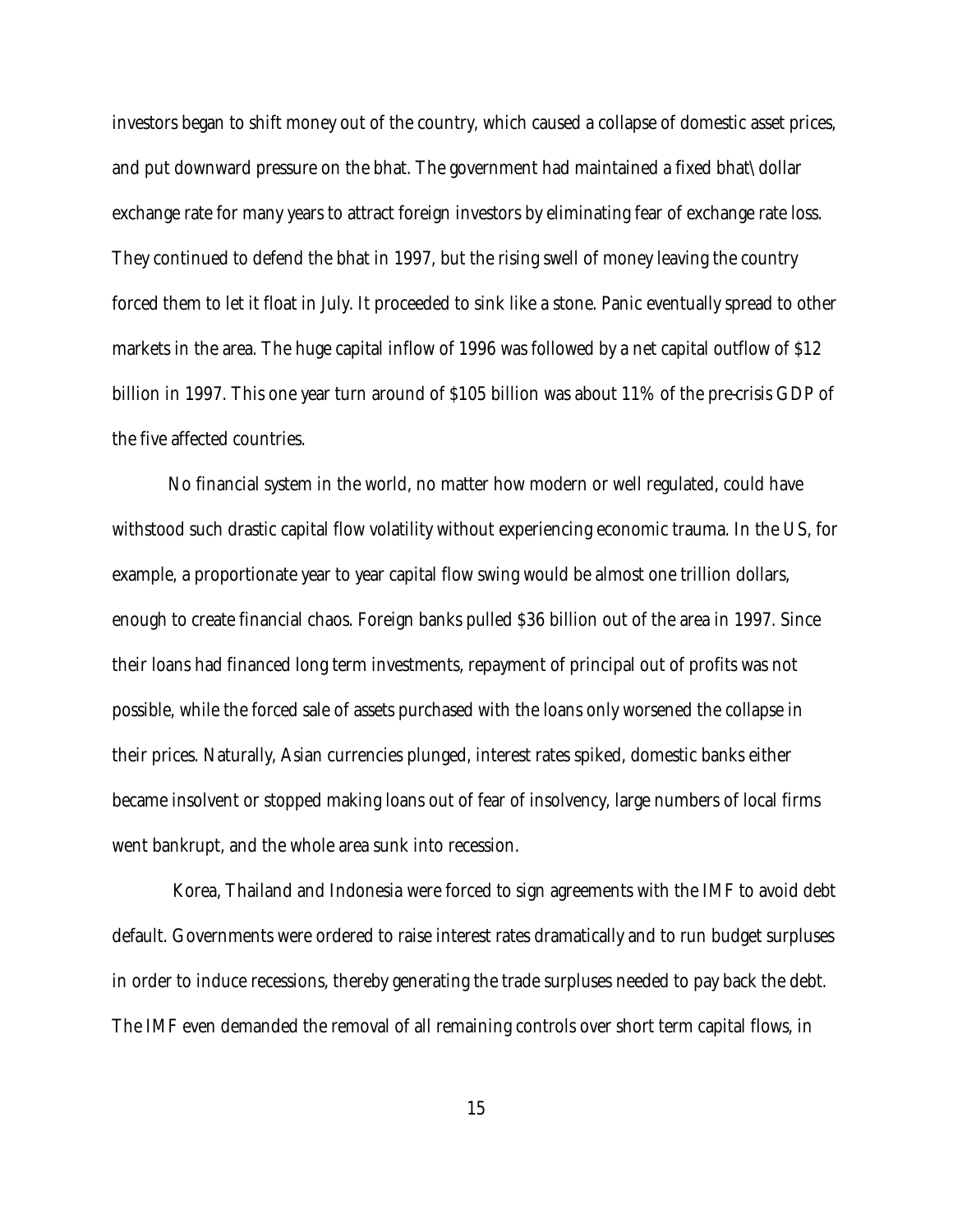spite of the fact that most observers believed that the relaxation of previously tight controls helped cause the crisis in the first place. Most important, the US dominated IMF took advantage of the weak bargaining position the crisis had put these countries in by making its loans contingent on a commitment to adopt lasting Neoliberal reforms.

By contributing to the outbreak of severe financial crisis, the irresponsible deregulation of domestic financial markets and the weakening of controls over international capital flows across Asia helped bring the fastest growth area on earth to its knees. Korea's economy shrank by 5.8% in 1998 after growing at a 7.1 % rate in 1996; Indonesia's GDP fell by 13.1% last year after rising by 8% in 1996; Thailand's economy suffered a 7.6% contraction in 1998 compared with 5.5% growth in 1996; Malaysian GDP fell by 6.7% last year as opposed to an 8.6% growth in 1996; and the Phillippines' economy dropped 0.5% in 1998 after growing 5.7% in 1996. The shift from high growth to stagnation in Asia lowered global growth to about two percent a year in 1998 and 1999.

In my view, however, the greatest threat to developing country growth prospects in the longer run in the current era may come not from the effects of recurrent short term financial instability per se, but rather from the pervasive pressure in this period to eliminate state led development models. As noted, not all efforts at state led development have been successful, but, contrary to current conventional wisdom, all successful development experiences to date have relied on substantial state economic regulation. It is hard to think of a single example of high growth sustained over a long period in a developing country, in either the prewar or post war era, in which the government did not consistently violate key tenets of Neoliberalism and deliberately interfere in important ways with market processes.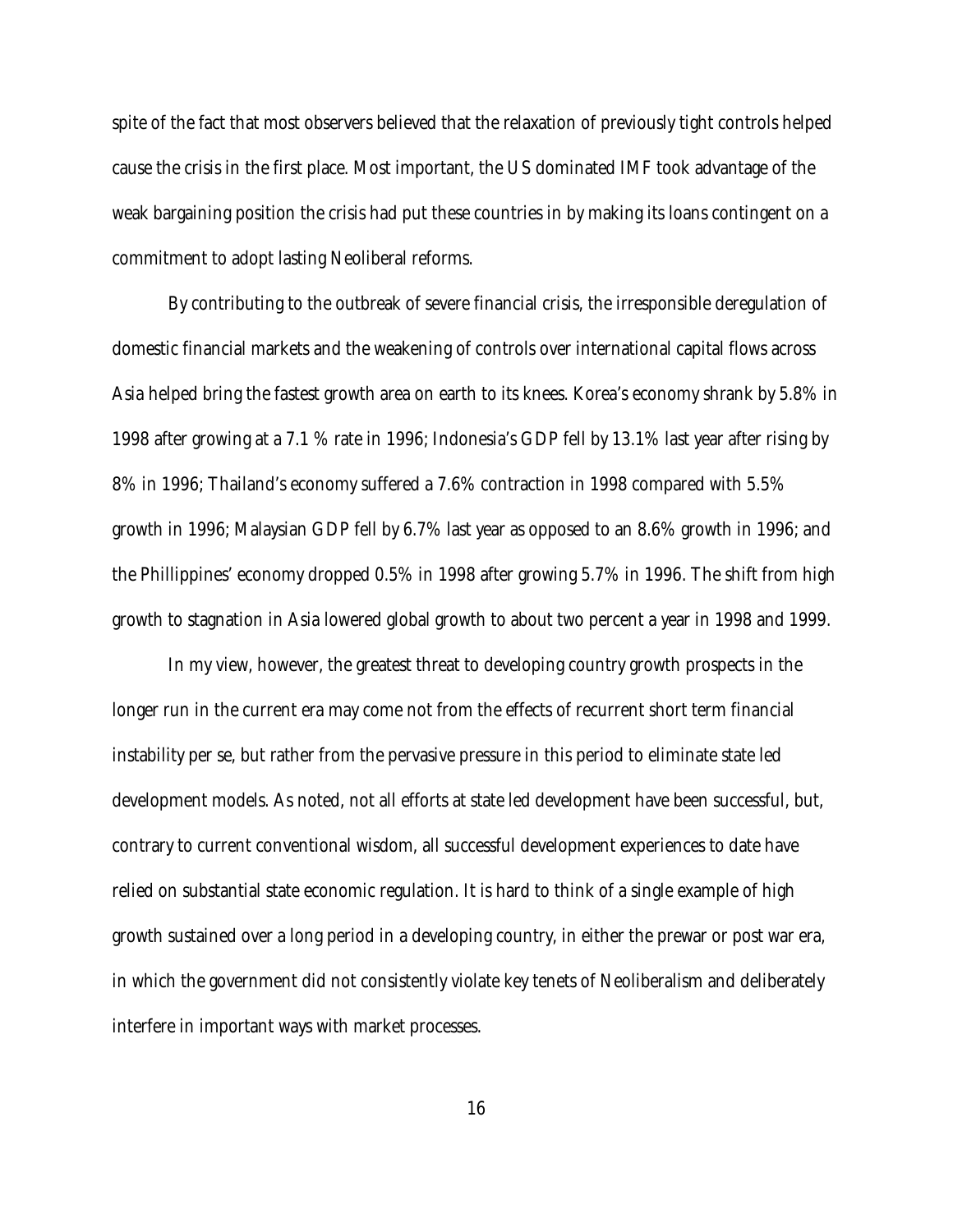Until the crisis, Asia was living proof that TINA was an ideological slogan rather than a scientific law. Though the precise economic role played by the government varied from country to country, for three to four decades most of Asia relied heavily on state economic intervention, including the widespread use of capital controls, to maintain the highest growth rate in the world. East and Southeast Asia accounts for only about 25% of global production,

but it generated about half of global growth from 1990 through 1996. If the current IMF-driven liberalization of Asia results in the replacement of East Asian development models with Neoliberal structures (an outcome which, though uncertain, is the stated intention of the liberalizers), it will likely signal the end of above average growth rates in the area, and thus perhaps a permanent decline in global growth rates.

But, in my opinion, the damage done by free capital mobility is not limited to less developed nations. Unregulated capital movement also prevents developed country governments from consistently creating enough growth to generate rising wages and low unemployment. Fast growth and sustained low unemployment may at times be accompanied by rising inflation, a deterioration of the trade balance, and a falling exchange rate. Inflation and falling exchange rates in turn induce financial capital flight because they erode the return on domestic relative to overseas investment. Meanwhile, the wage increases that often accompany low unemployment may motivate industrialists to shift production abroad. In the absence of capital controls, the mere anticipation that these events will follow the implementation of expansionary policy can trigger a rapid money capital outflow, which itself will kick interest rates up, put downward pressure on stock and bond prices, depress the exchange rate, and increase inflation. With capital now able to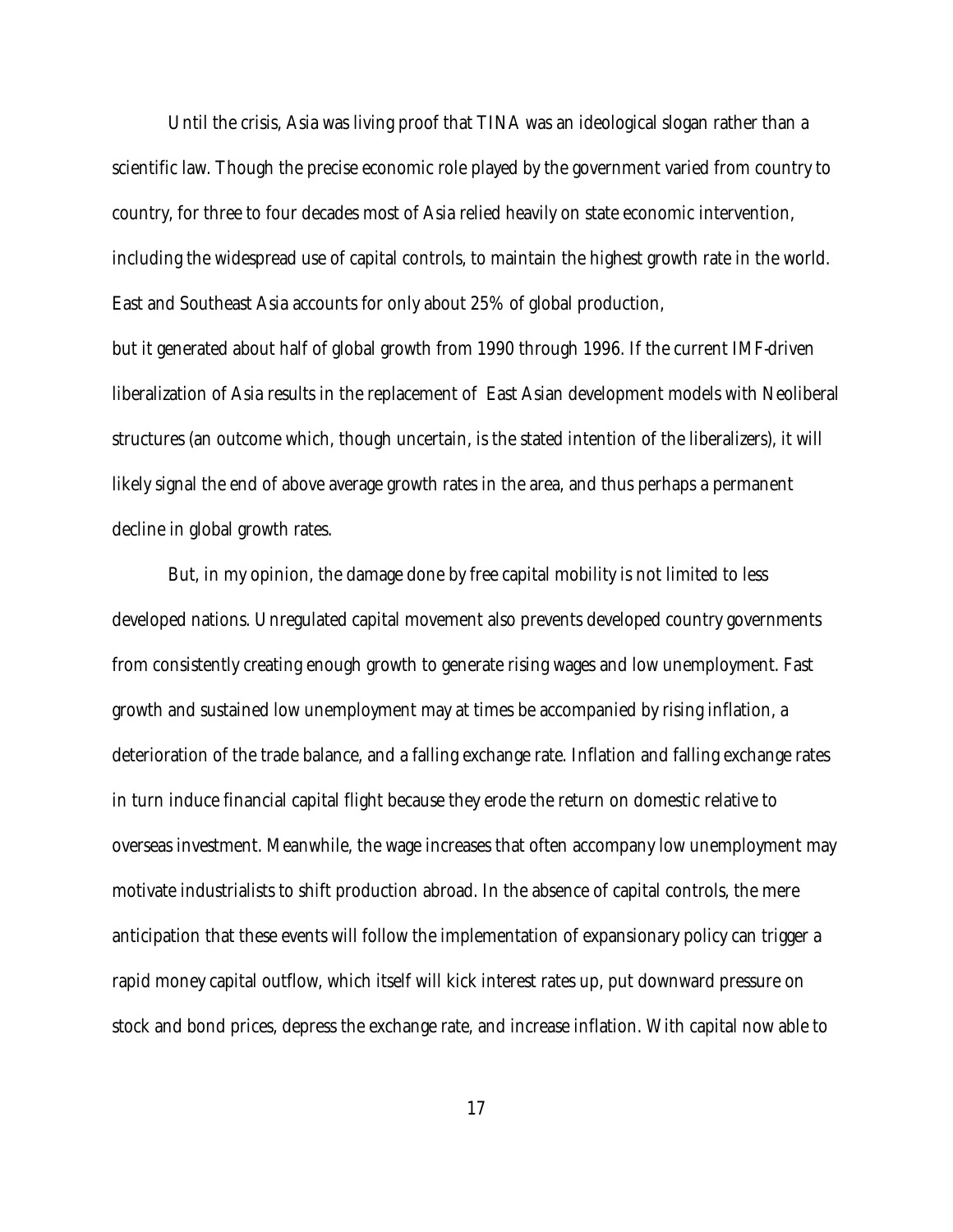flee *en masse* at the first premonition of trouble, problems that expansionary policy might have generated only slowly and in concert with its benefits in previous decades are now magnified by capital mobility and appear *before* the benefits of the policy have a chance to develop. Capital mobility thus destroys the economic viability of expansionary government policy even in developed countries because it simultaneously raises its costs and lowers its expected benefits.

Most economists do not doubt that capital flows can be controlled if the government is determined to control them. Debate concerns the costs and benefits of controls. Opponents of controls believe that unregulated markets operate with impressive efficiency. Since controls interfere with market processes, it is assumed that they must have serious costs, yet because the efficiency of markets is taken for granted, their potential benefits are seen as modest at best. Supporters of capital controls agree that they can have costs, especially if poorly implemented. Controls can be used to protect domestic monopolies, reduce the efficiency of the price mechanism, and create incentives for corruption. History contains many examples of the misuse of controls. But it also reminds us that in the Golden Age and even beyond, almost all advanced countries used controls on both inward and outward capital flows to help generate sustained high growth. So did most developing nations. The creation of the economic "miracles" in Japan, Korea, Singapore, Taiwan and later China would have been impossible without strict regulation of capital movement.

The financial panic that raced across the globe following the Asian crisis has put the debate on capital controls back on the political agenda. And the fact that those Asian countries that maintained strong capital controls, such as Taiwan, China, India and Vietnam, did not suffer the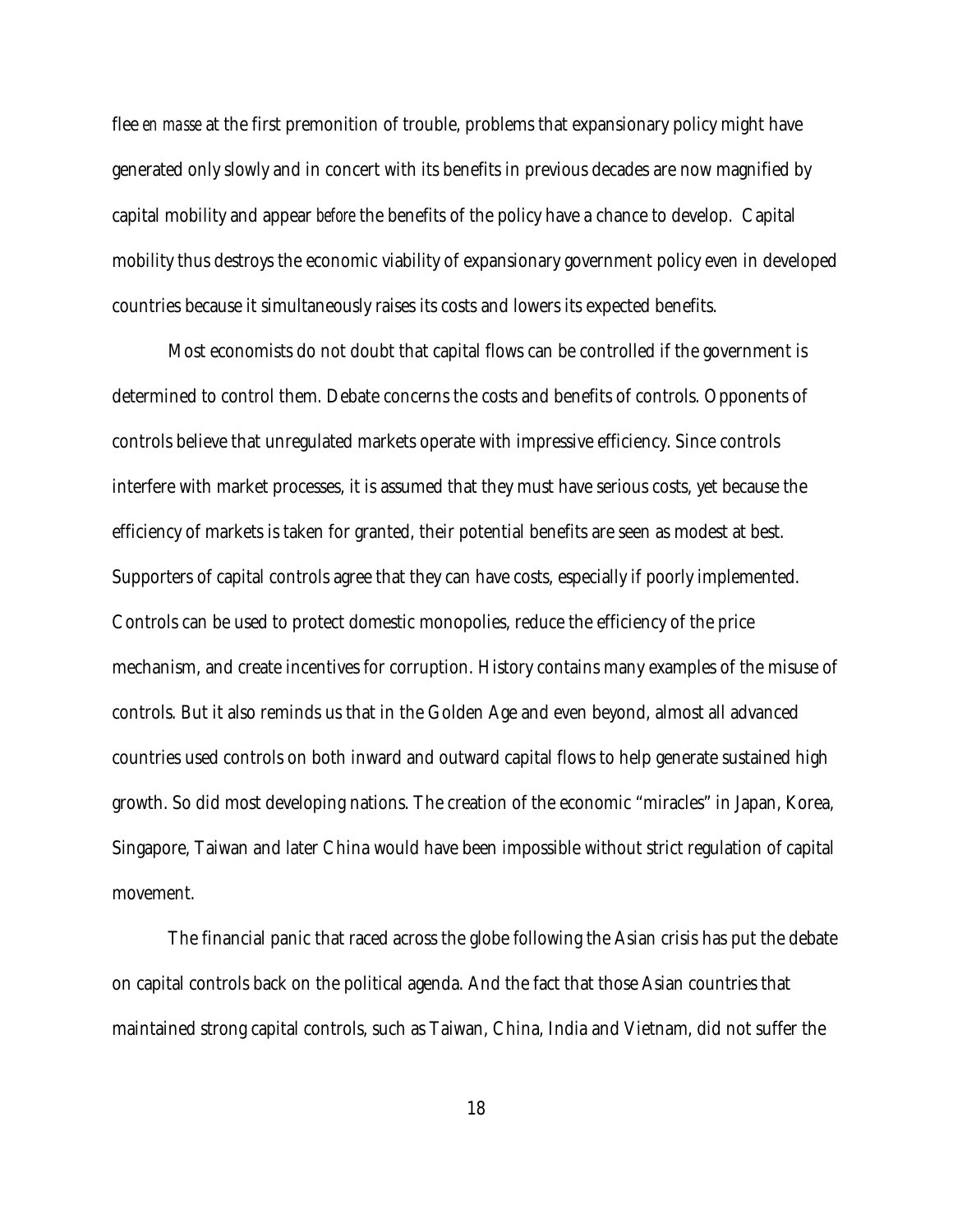direct effects of the crisis, has strengthened the position of those who support controls. The Financial Times ran an article titled 'Japan: Government ponders capital

controls.["23](#page-29-0) The Wall Street Journal reported that German Chancellor-Elect Gerhard Schroeder "gave his strongest endorsement yet of placing greater controls on international capital flows and restructuring the global financial system"; it noted that the French government shared his view.<sup>24</sup> Business Week expressed concern over "the anarchy of markets that globalization has unleashed," adding that "the idea of limited capital controls is picking up support from top economists as well." It quotes the World Bank's Joseph Stiglitz as arguing "that it's time to consider some form of taxes, regulations, or restraints on international capital flows."<sup>25</sup> The New York Times observed that there is "a growing number of economists calling for new steps to control these capital flows or at least soften their impact." The article points out that "it is the holdouts with respect to capital controls, like China and India, that have weathered the crisis much better than the others, because they were not vulnerable to a sudden exodus of capital."<sup>26</sup> Respected Financial Times columnist Martin Wolf argued that

it is impossible to pretend that the traditional case for capital market liberalization remains unscathed. ... After the crisis, the question can no longer be whether these flows should be regulated in some way. It can only be how.<sup>27</sup>

Finally, the Asian crisis led influential Harvard economist Jeffrey Sachs to conclude that governments must control short term capital flows, limiting inflows to the amount needed to finance trade, while prohibiting their use in financing long term investment. "One could approach such limits through taxation...or through outright supervisory limits," he argued, adding that the thesis that "short-term flows essentially cannot be controlled is not convincing.["28](#page-29-0)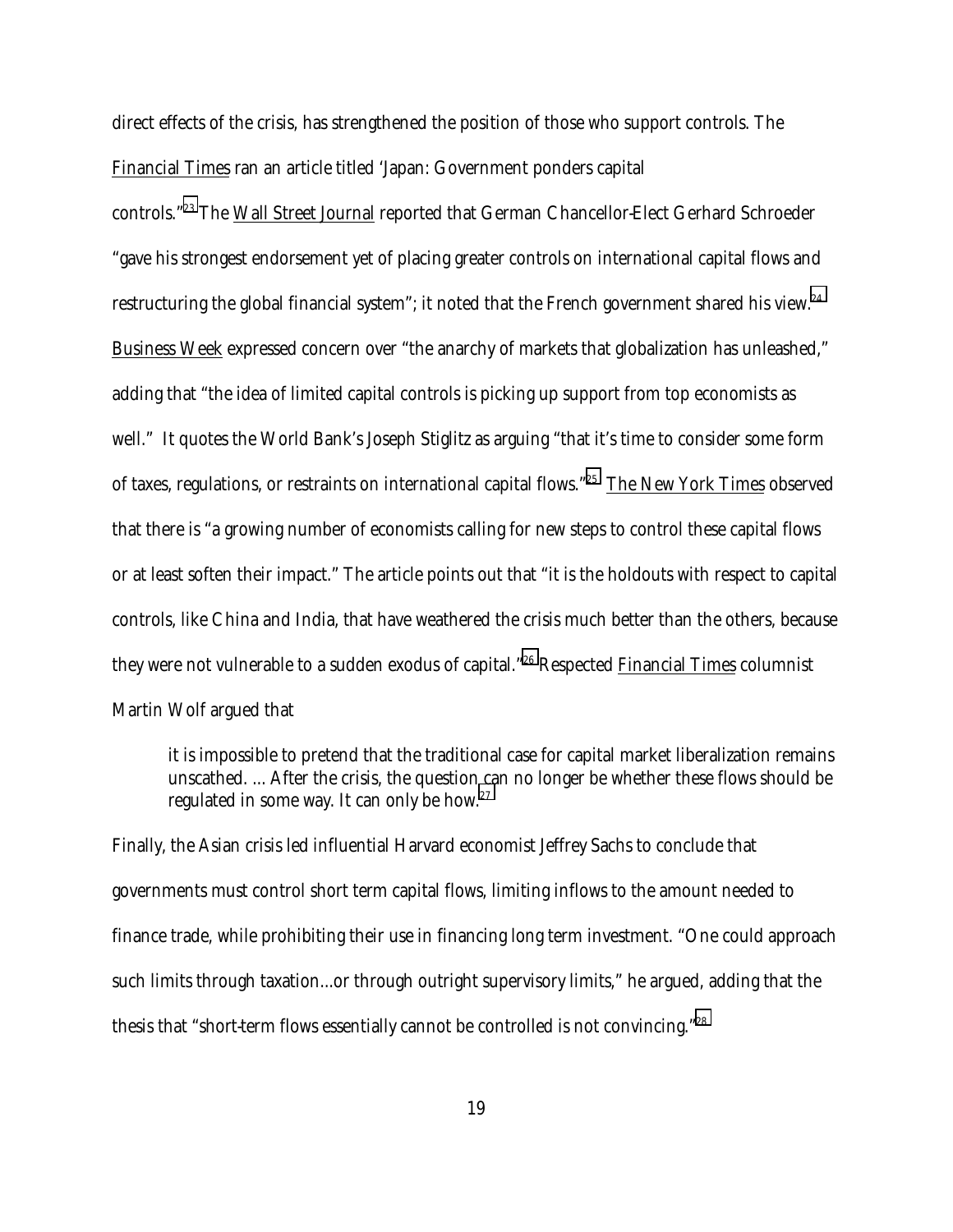Policies to control cross border capital movements could be implemented at the international and\or domestic levels. A system of international controls on capital flight could be negotiated that required countries to return capital that entered their markets in violation of the laws of the nation of origin. Both Keynes and White supported such international cooperation, which would be especially helpful to the efforts of smaller, poorer countries to enforce their controls. International cooperation in monitoring and controlling the movement of funds is already occurring, as countries look for more effective ways to restrict the laundering of drug money and minimize the extent of tax evasion by their multinational corporations.

The Tobin Tax a small percentage tax on all foreign exchange transactions, is another globally coordinated measure which has received wide support among academics and some international organizations.<sup>29</sup> It is designed to discourage excessive short term speculation  $-80$ percent of all currency transactions are reversed within one week -- without impeding longer-term capital flows. Tobin points out that such a tax would have to be levied globally, or at least in all major financial centers, otherwise foreign exchange transactions would simply move to an untaxed locale. Of course, if the US and Britain simply announced that no country that failed to enforce the Tobin tax would be allowed to use Anglo-American financial markets, the rest of the world would immediately agree to enforce it.

However, there are serious limitations to the Tobin Tax as a mechanism for dealing with very large speculative flows of short-term capital such as those associated with the recent Asian crisis. Such controls are, in the present political environment, most likely to be implemented at the national or regional levels, where they are more feasible politically. Progressive cross border labor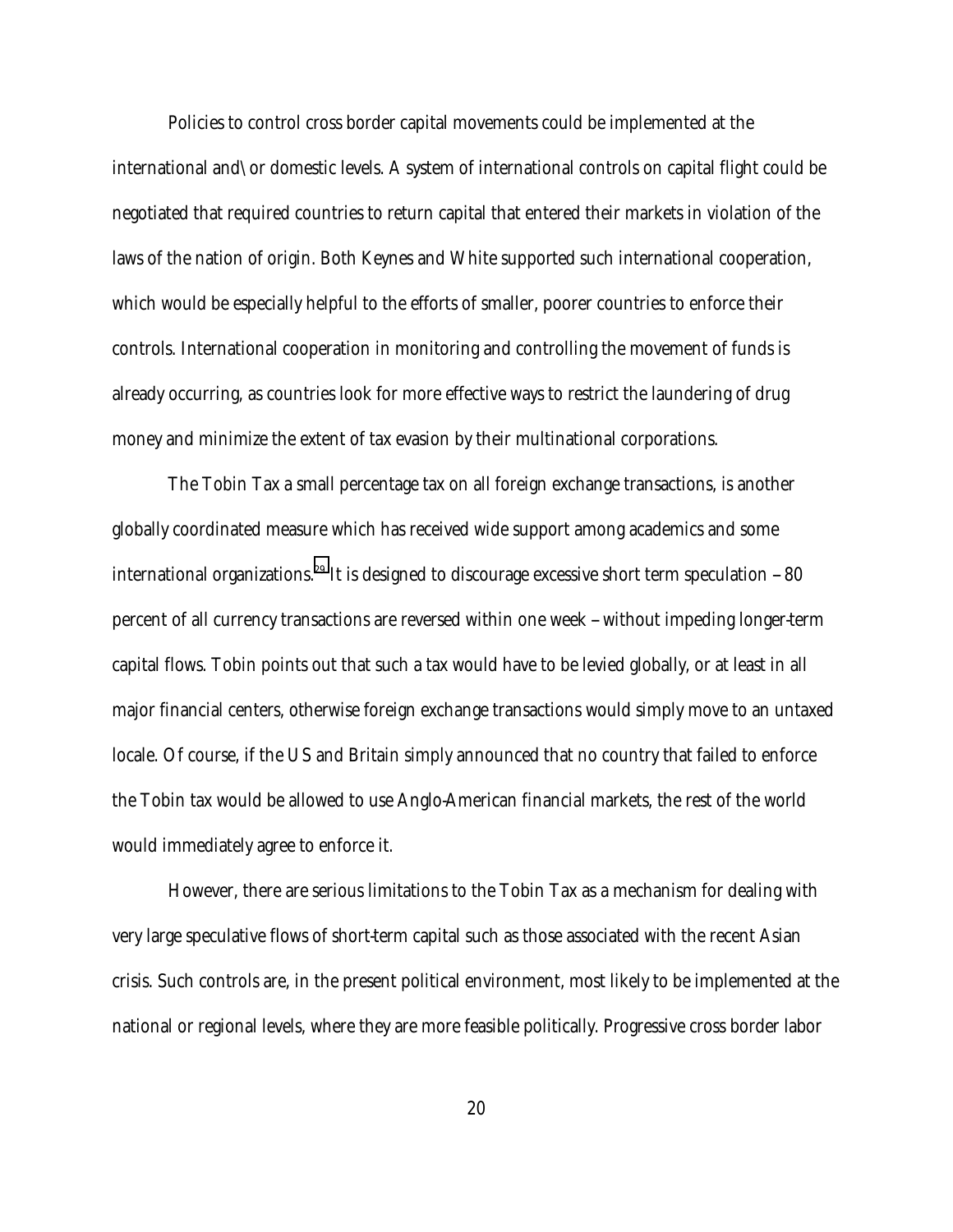and citizen alliances are developing, but are not yet at the point where they can have a serious impact on global economic policy. As Manfred Bienefeld explained: "The focus on nation states derives primarily from a pragmatism born of a total inability to conceive, let alone construct, a meaningful political process at the global level."[30](#page-29-0)

A paper I published with Gerald Epstein<sup>31</sup> and the United Nations Trade and Development Report 1998 are two of many available sources that discuss in detail the great variety of capital controls that have been used successfully by a large number of nations in the post war period. There have been a dazzling array of quantitative or size restrictions on the flow of capital used by different countries at different times. For example, in 1975, 17 industrial countries and 85 developing countries had some types of quantitative restrictions on international capital transactions on the books. By 1990, 11 industrial countries and 109 developing countries still had legislation that enabled their use. Other powerful and widely used forms of control over financial capital include restrictions on bank lending to non-residents, dual exchange rates to reduce the impact of capital movements on the costs of imports and exports, and strict rules on importing and exporting foreign currencies.

However, I would argue that the easiest and most efficient way to reduce destructive capital mobility is to use a well developed, politically accepted institution which all industrial countries rely on -- the tax system. The great advantage of using the tax system is that it involves no new bureaucracy and, at least in the advanced countries, is reasonably cost effective. Consider first the imposition of a tax on the sale of financial assets, which could be limited to the sale of assets held for less than some target length of time if desired. Such a tax is sometimes referred to as a "Keynes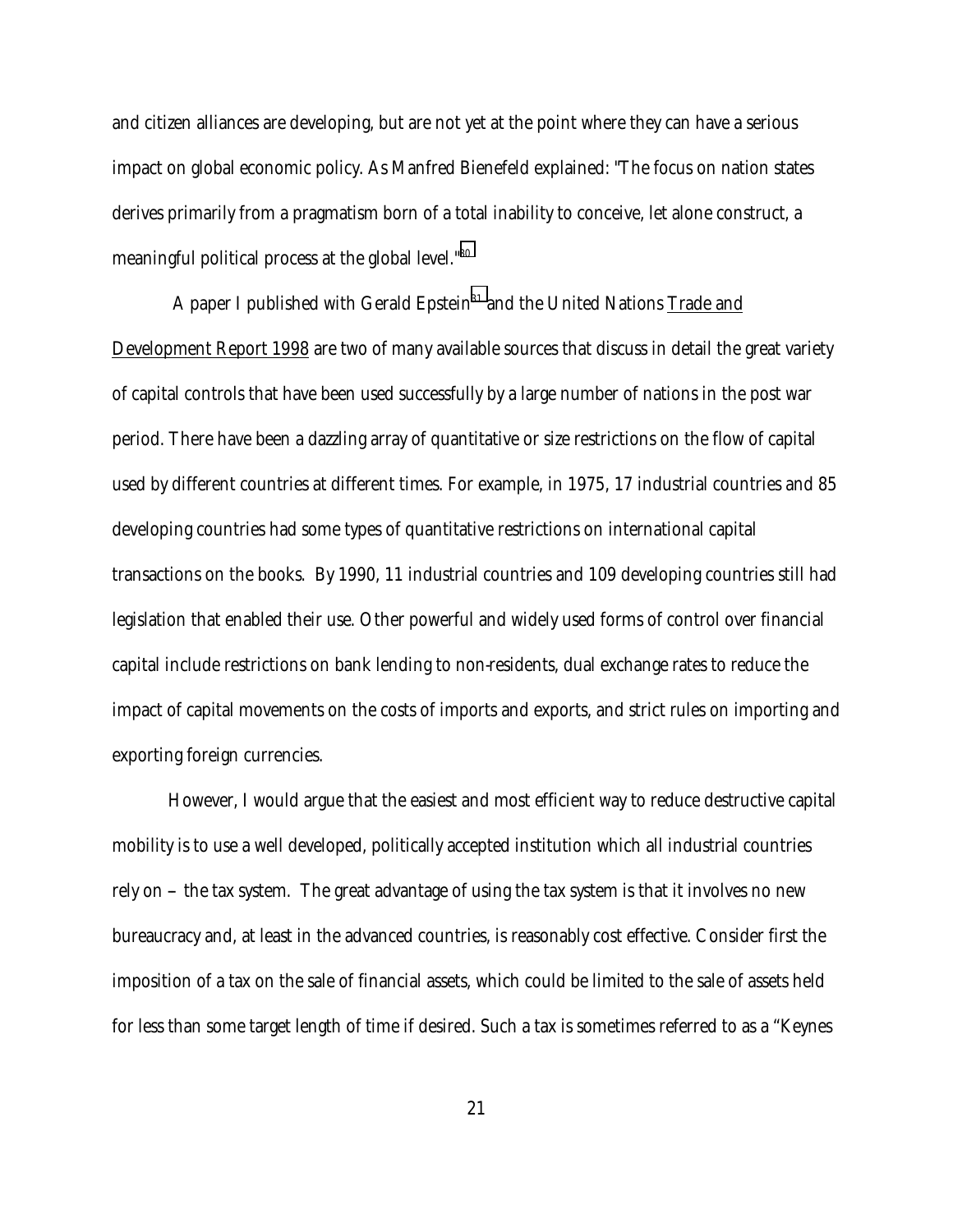tax" because in *The General Theory* Keynes argued for the "the introduction of a substantial government transfer tax on all transactions" in the stock market in order to minimize speculative trading.[32](#page-29-0) The Keynes tax is a natural complement to the Tobin tax because before a large sum of money can flee a country, it must first be accumulated by a speculator through the sale of domestic assets or by borrowing. Taxing the sale of the asset and taxing the foreign exchange transaction should have the same qualitative effect on the profitability of flight. Most important, a Keynes tax can be applied unilaterally.

Similar results could be obtained through changes in the provisions of the capital gains tax: penalty rates (relative to ordinary income) applied to the sale of assets held for less than some target period could be very effective. Tax systems have also been used to change the relative returns on foreign versus domestic financial assets. Institutions such as pension funds and insurance companies hold large and rapidly rising shares of advanced country domestic financial wealth, and they are trading securities across national borders at an increasing rate. By taxing the gains from cross border investments at a penalty rate and by discriminating against the deductibility of cross border losses, governments could substantially reduce the propensity of money to move into and out of the country.

A major advantage of using the tax system to regulate capital movement is that it is easy to change the rate of taxation from time to time; the government can thus encourage, as well as discourage, capital flows when it seems advisable to do so. Chile has used a tax-like mechanism to successfully regulate short term capital flows. Chileans who take out foreign loans with a maturity of less than one year must deposit a percentage of the loan in a non-interest bearing account at the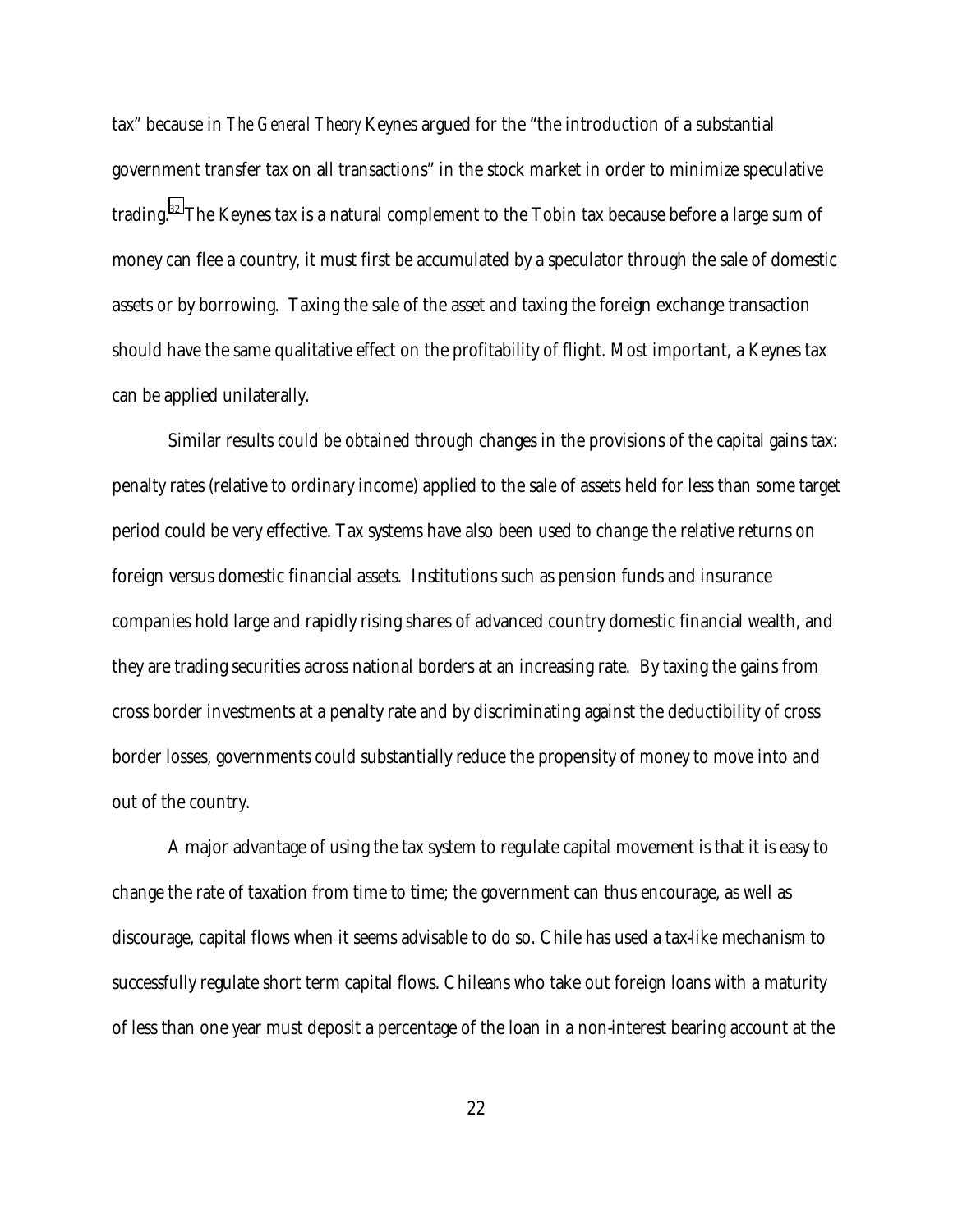Central Bank. By varying that percentage, the government has exercised substantial control over the volume of short term foreign borrowing.

Enforcing international capital controls need be no harder (but, of course, also no easier) than imposing taxes. Taxes, like capital controls, are, to some degree, evaded. It costs money and takes effort to collect taxes, as it does to control capital mobility. But where there is a will to collect taxes, they are collected. Changes in the tax law would simply extend this mechanism to the regulation of international capital mobility.

It is often argued that any attempt to implement capital controls is self-defeating because capital will flee the country as soon as the enforcement legislation is given serious political attention, before the controls can be implemented. There is some validity to this argument, but it applies as well to any serious policy proposal (such as low interest rates, higher taxes on the rich or tighter financial market regulation) perceived to be against the interests of the wealthy.

Careful consideration suggests that this impediment to the effective use of controls is manageable. If capital controls are part of a sensible general plan to raise the rate of economic growth and reduce economic uncertainty over the longer run, some holders of longer term real and financial assets might not see flight as their most profitable option. Keep in mind that fastgrowth East Asian countries had no trouble raising foreign capital even when their capital controls were extremely tight. More important, the sequence in which various controls are introduced can limit the severity of capital flight. Suppose relatively moderate Keynes and Tobin taxes are introduced first. If more powerful controls are contemplated thereafter, they can be preceded by a substantial rise in the magnitude of these taxes -the cost of flight can be raised just as the incentive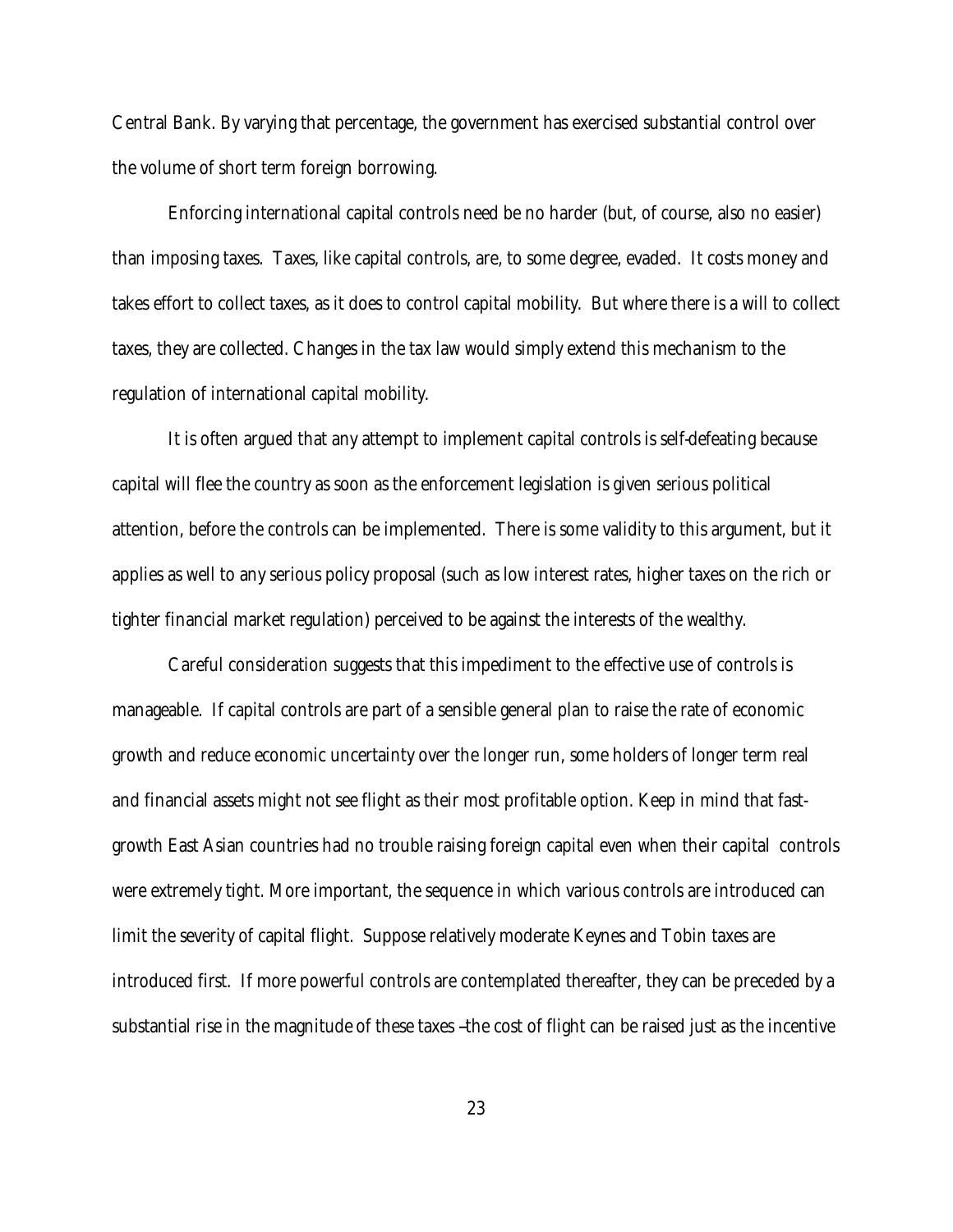to flee goes up. In the same vein, taxes on some transactions involved in the flight of capital can be applied retroactively, again limiting the gain from flight. And it is possible to enact standby controls in conditions where there is no immediate plan for their implementation. At some future time when more comprehensive controls are needed, the standby controls can be used without prior notice to prevent anticipatory capital flight.

According to a recent study of financial crises by the United Nations Conference on Trade

# and Development:

Use of capital controls has been a pervasive feature of the last few decades. In early postwar years capital controls for macroeconomic reasons were generally imposed on outflows as part of policies for dealing with balance-of-payments difficulties and for avoiding, or reducing, the size of devaluations. Moreover, there was widespread use by both developed and developing countries of controls on capital inflows for...longer-term development or structural reasons... With the return to freer capital movements from the 1960s onward, large capital flows caused problems for the governments of certain industrial countries such as Germany, the Netherlands and Switzerland, which responded with various controls... More recently, a number of developing countries experiencing similar macroeconomic problems as a result of large capital inflows have resorted to capital controls as part of their policy response.

The continued outbreak of "financial crises and the frequent recourse by countries to controls to contain the effects of swings in capital flows," the study concludes, strongly points to the need for governments to continue to regulate capital mobility[.33](#page-29-0) It is clear that there are no serious technical or economic -- as opposed to political -- impediments to the use of capital controls.

#### **V. Conclusion**

Enough evidence has accumulated to make a strong case that relatively unregulated,

globally integrated markets generate slow growth, high unemployment, financial instability and

rising inequality in the current era, just as they did before the Golden Age. If economic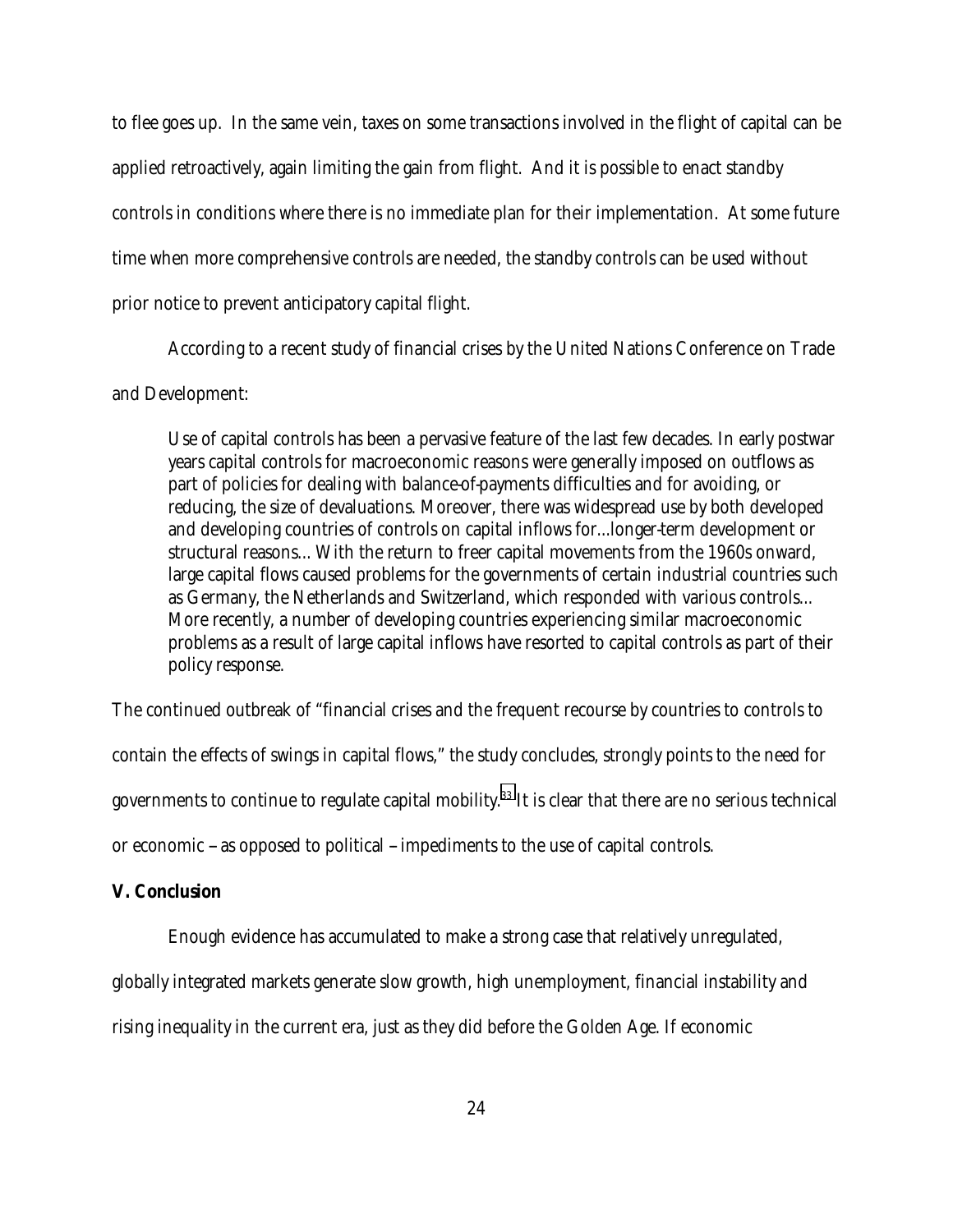performance is to improve significantly, governments will have to reverse course and rebuild their capacity to intelligently regulate market processes in the national interest.

Two immediate challenges are posed by the issues considered in the last section. The first is political. Globalization has greatly increased business control of domestic political priorities. A way must be found to replace the demands of business, finance, and the wealthy with the interests of the majority as the main concern of government economic policy. The second is economic. Conditions must be created that make expansionary macroeconomic policy more effective everywhere, and once again permit developing country governments to adopt state led growth models. Both tasks would be facilitated by the widespread reimposition of capital controls. That controls are feasible is not in dispute even on the right: as The Economist put it, those "who demand that the trend of global integration be halted and reversed, are frightening precisely because, given the will, governments could do it.["34](#page-29-0)

Capital controls can help with the political challenge by regulating and reducing capital mobility, thereby eliminating one of the main channels through which business and financial interests dominate the political process. As Dani Rodrik put it, under current conditions, "it is global markets that dictate policy, not domestic priorities" (99, 15); controls can help reverse this political imbalance. Controls would also help meet the economic challenge because they make expansionary macroeconomic policy more effective by substantially reducing its costs and raising its benefits. They also give developing country governments an essential tool for the guidance of national economic growth.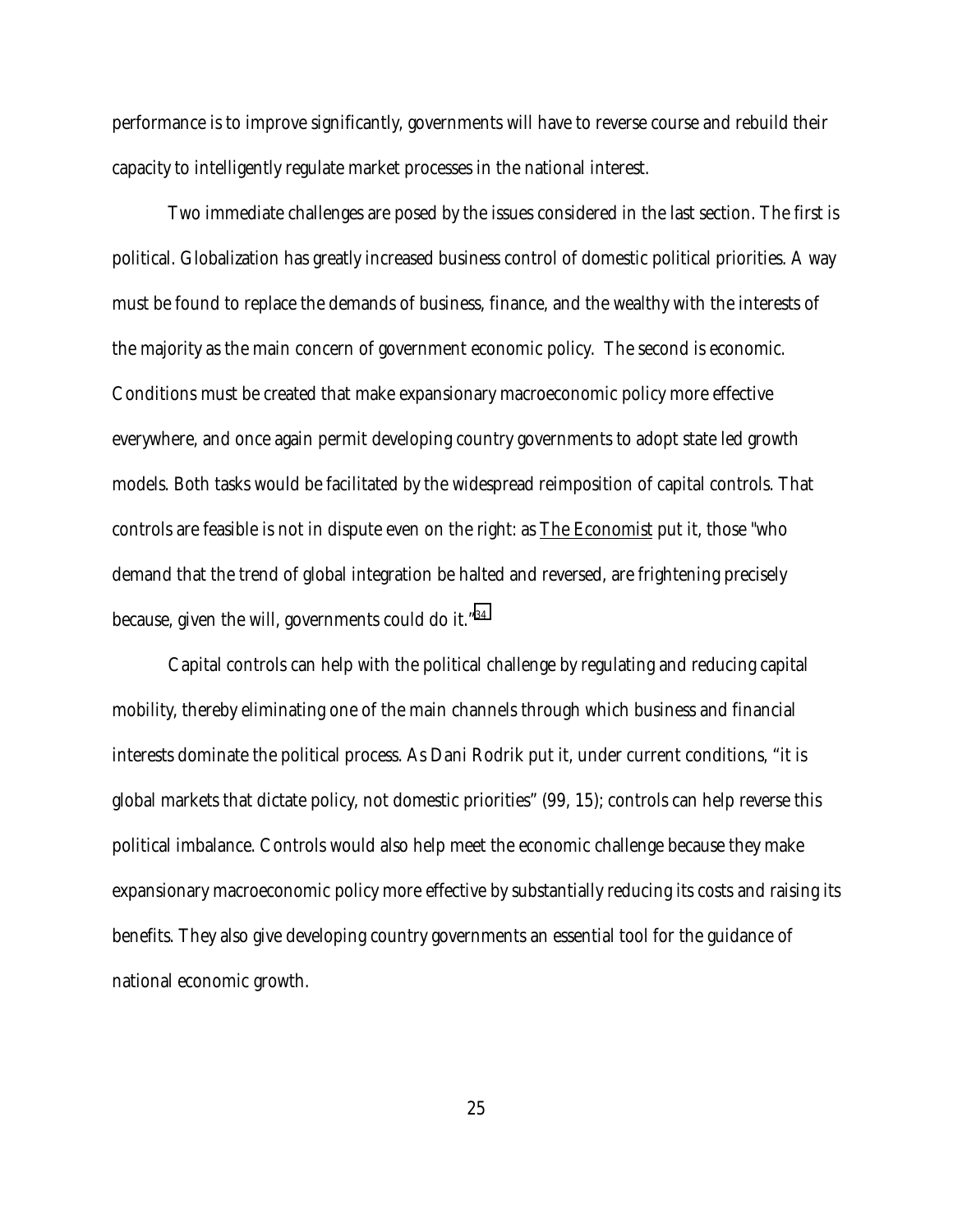### **Endnotes**

 $\overline{a}$ 

2. John Maynard Keynes, The Collected Writings of John Maynard Keynes. Volume 25. Activities 1940-1944: Shaping the Postwar World. (London: Macmillan, 1980), p.52.

3.Dani Rodrick, The New Global Economy and Developing Countries: Making Openness Work. (Washington, D.C.: Johns Hopkins University, 1999), p.68.

4.For contrasting explanations of the breakdown of Golden Age and the rise of Neoliberalism, see Samuel Bowles, David Gordon, and Thomas Weisskopf, After the Wasteland (Armonk, New York: Sharpe, 1990), and Robert Brenner, "The Economics of Global Turbulence," New Left Review 229, pp. 1-264.

5.John Eatwell, International Financial Liberalization: The impact on World Development. (New York: United Nations Development Programme, Office of Development Studies, 1996), p. 38.

6.Reported in David Felix, "Asia and the Crisis of Financial Globalization," in Dean Baker, Gerald Epstein, and Robert Pollin, eds., Globalization and Progressive Economic Policy (Cambridge: Cambridge University, 1998), p. 184.

7.Angus Maddison, Monitoring the World Economy 1820-1992 (Paris: OECD, 1995), p. 60.

8.In World Development Indicators 1999 (Washington, DC: World Bank, 1999), p. 4.

9.Data from United Nations Conference on Trade and Development, Trade and Development Report (New York: United Nations), various issues.

10.Data is taken from the Council of Economic Advisers, Economic Report of the President (Washington: United States Government Printing Office, 1999).

11. Data in this paragraph is from Lawrence Mishel, Jared Bernstein and John Schmitt, The State of Working America 1998-99 (Ithaca, New York: Cornell University, 1998), pp. 51, 131, 132, and 157.

12.United Nations Conference on Trade and Development, Trade and Development Report 1997 (New York: United Nations, 1997), pp. 65-66.

<sup>1.</sup>Integration per se is not the problem; lack of state control over international transactions is. But given free mobility, capital's power to frustrate state policy is proportional to the extent of global integration.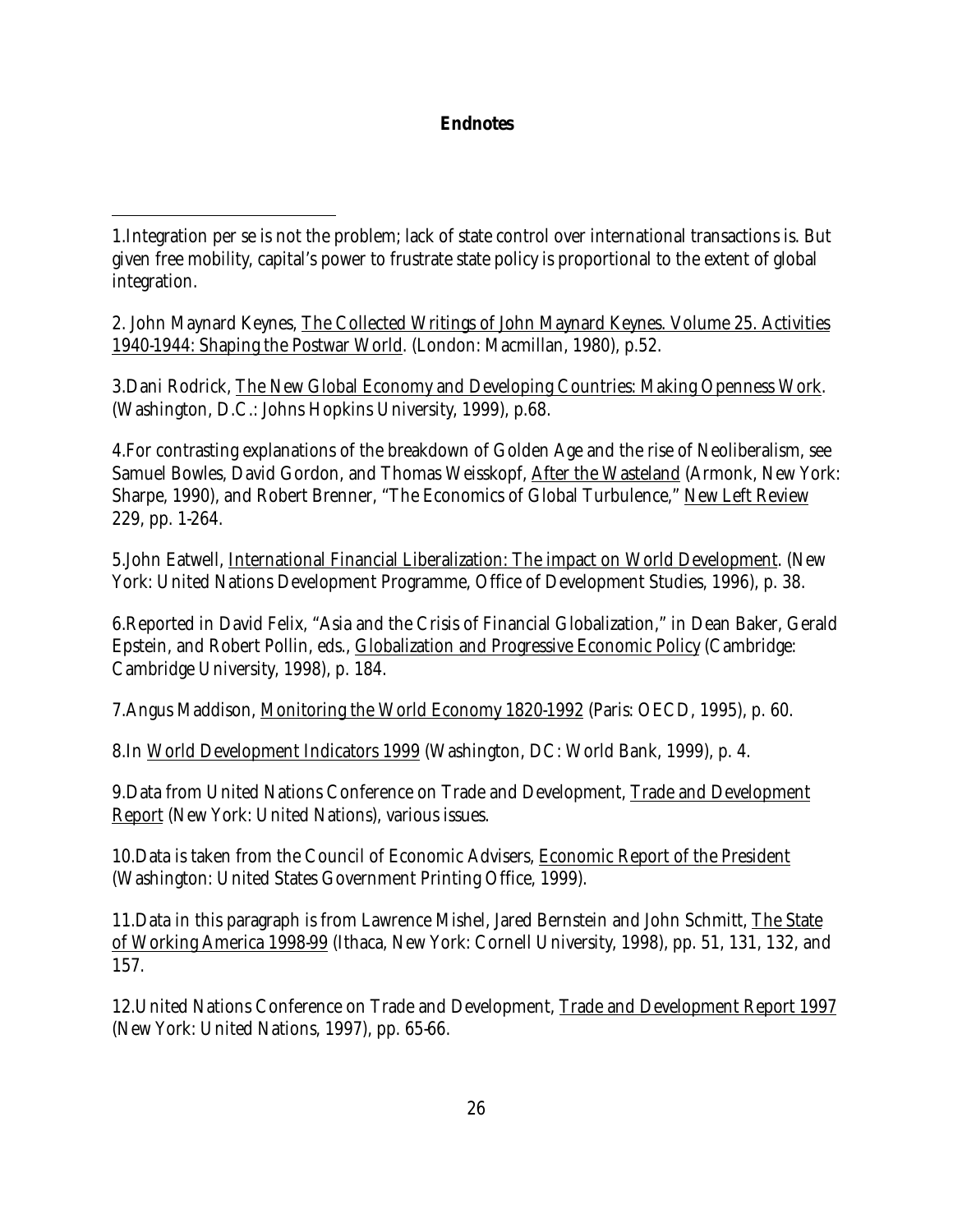13.Some of the arguments in this section are taken from James Crotty and Gerald Epstein, "In Defense of Capital Controls," The Socialist Register 1996, pp. 118-49.

14.The argument in this section focuses on financial capital mobility. The benefits and costs of foreign direct investment to developing countries are analyzed in James Crotty, Gerald Epstein and Patricia Kelly, "Multinational Corporations in the Neoliberal Regime," in Dean Baker, Gerald Epstein and Robert Pollin, eds., Globalization and Progressive Economic Policy (Cambridge: Cambridge University, 1998), pp. 117-43.

15.The economic functions exercised by the state in Korea and Taiwan are clearly explained in Alice Amsden, Asia's Next Giant (New York: Oxford University, 1989) and in Robert Wade, Governing the Market, (Princeton: Princeton University, 1990).

16.The Economist, June 12, 1999, p.65.

 $\overline{a}$ 

17. United Nations Conference on Trade and Development, Trade and Development Report 1998 (New York: United Nations, 1998), p. 55.

18.For an extensive analysis of the Asian crisis, see James Crotty and Gary Dymski, "Can the Neoliberal Regime Survive Victory in Asia? The Political Economy of the Asian Crisis," International Papers in Political Economy, no. 2. 1999.

19.Joseph Stiglitz, "Sound Finance and Sustainable Development in Asia," Keynote address to the Asia Development Forum, March 12, 1998, emphasis in original. Http://www.worldbank.org/html/extdr/extme/jssp031298/htm.

20.United Nations Conference on Trade and Development, Trade and Development Report 1998 (New York: United Nations, 1998), p. 61.

21.An excellent discussion of the Korean crisis can be found in Ha-Joon Chang, Hong-Jae Park, and Chul-Gyne Yoo, "Interpreting the Korean Crisis: Financial Liberalization, Industrial Policy, and Corporate Governance,' Cambridge Journal of Economics, 22. no. 6. November 1998, pp. 735-46.

22.Jason Furman and Joseph Stiglitz, "Economic Crises: Evidence and Insights from East Asia," Brookings Papers on Economic Activity, no. 2, 1998, pp.1-114.

23.Financial Times, September 30, 1998.

24.Wall Street Journal, October 9, 1998.

25.Business Week, November 12, 1998, pp. 113-14.

26.New York Times, September 20, 1998.